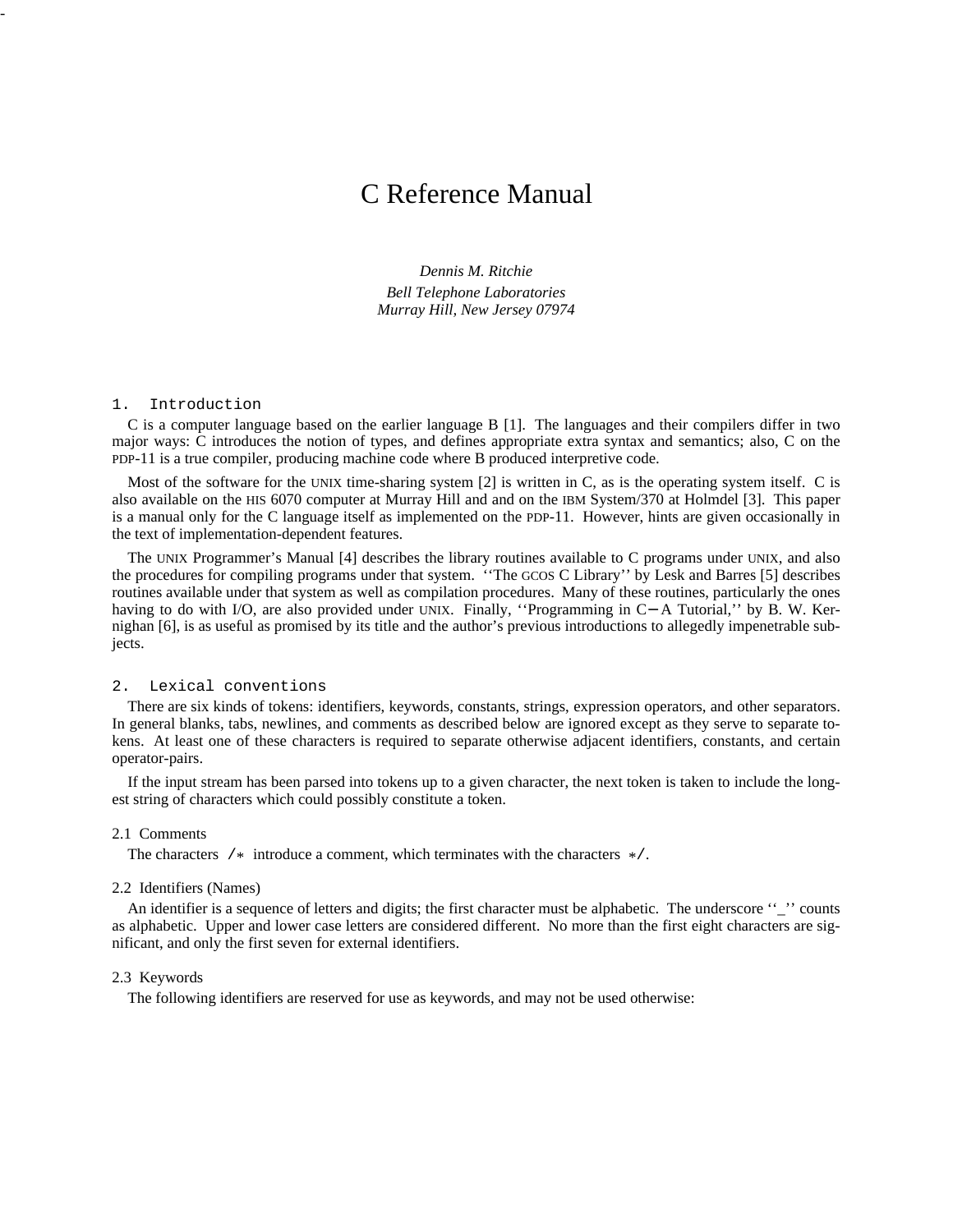#### *C Reference Manual - 2*

-

| int      | break    |
|----------|----------|
| char     | continue |
| float    | i f      |
| double   | else     |
| struct   | for      |
| auto     | do       |
| extern   | while    |
| register | switch   |
| static   | case     |
| goto     | default  |
| return   | entry    |
| sizeof   |          |

The entry keyword is not currently implemented by any compiler but is reserved for future use.

#### 2.3 Constants

There are several kinds of constants, as follows:

#### 2.3.1 Integer constants

An integer constant is a sequence of digits. An integer is taken to be octal if it begins with 0, decimal otherwise. The digits 8 and 9 have octal value 10 and 11 respectively.

#### 2.3.2 Character constants

A character constant is 1 or 2 characters enclosed in single quotes "'". Within a character constant a single quote must be preceded by a back-slash "\". Certain non-graphic characters, and "\" itself, may be escaped according to the following table:

| BS        | $\mathbf{b}$   |
|-----------|----------------|
| NL        | $\overline{n}$ |
| <b>CR</b> | $\sqrt{r}$     |
| <b>HT</b> | $\lambda$ t    |
| $\,ddd$   | $\delta$       |
|           |                |

The escape "\ddd" consists of the backslash followed by 1, 2, or 3 octal digits which are taken to specify the value of the desired character. A special case of this construction is ''\0'' (not followed by a digit) which indicates a null character.

Character constants behave exactly like integers (not, in particular, like objects of character type). In conformity with the addressing structure of the PDP-11, a character constant of length 1 has the code for the given character in the low-order byte and 0 in the high-order byte; a character constant of length 2 has the code for the first character in the low byte and that for the second character in the high-order byte. Character constants with more than one character are inherently machine-dependent and should be avoided.

#### 2.3.3 Floating constants

A floating constant consists of an integer part, a decimal point, a fraction part, an e, and an optionally signed integer exponent. The integer and fraction parts both consist of a sequence of digits. Either the integer part or the fraction part (not both) may be missing; either the decimal point or the e and the exponent (not both) may be missing. Every floating constant is taken to be double-precision.

## 2.4 Strings

A string is a sequence of characters surrounded by double quotes '' " ''. A string has the type array-of-characters (see below) and refers to an area of storage initialized with the given characters. The compiler places a null byte  $(\sqrt{0})$  at the end of each string so that programs which scan the string can find its end. In a string, the character "" must be preceded by a ''\''; in addition, the same escapes as described for character constants may be used.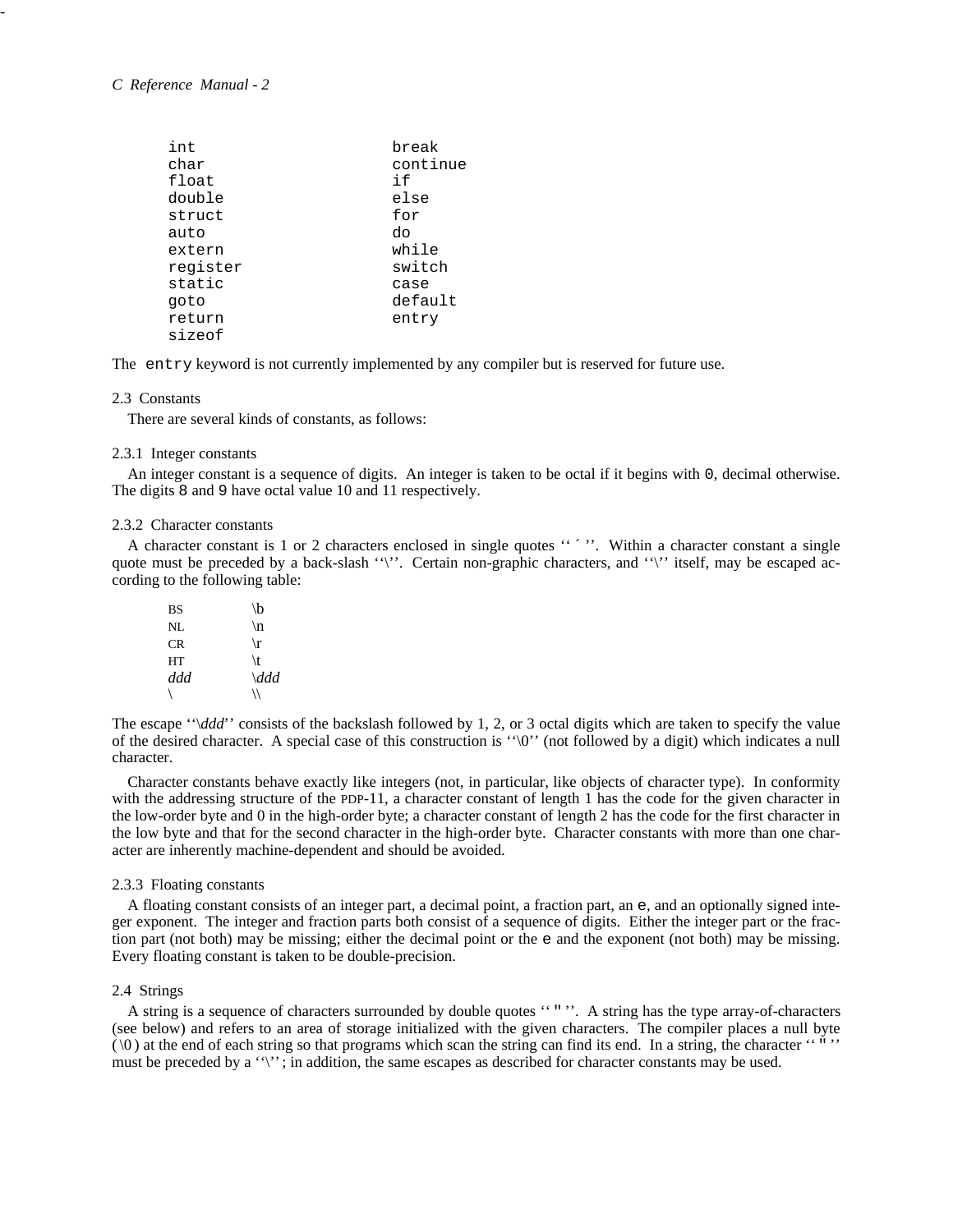## 3. Syntax notation

-

In the syntax notation used in this manual, syntactic categories are indicated by *italic* type, and literal words and characters in gothic. Alternatives are listed on separate lines. An optional terminal or non-terminal symbol is indicated by the subscript ''opt,'' so that

# *{ expressionopt }*

would indicate an optional expression in braces.

#### 4. What's in a Name?

C bases the interpretation of an identifier upon two attributes of the identifier: its *storage class* and its *type.* The storage class determines the location and lifetime of the storage associated with an identifier; the type determines the meaning of the values found in the identifier's storage.

There are four declarable storage classes: automatic, static, external, and register. Automatic variables are local to each invocation of a function, and are discarded on return; static variables are local to a function, but retain their values independently of invocations of the function; external variables are independent of any function. Register variables are stored in the fast registers of the machine; like automatic variables they are local to each function and disappear on return.

C supports four fundamental types of objects: characters, integers, single-, and double-precision floating-point numbers.

Characters (declared, and hereinafter called, char) are chosen from the ASCII set; they occupy the rightmost seven bits of an 8-bit byte. It is also possible to interpret chars as signed, 2's complement 8-bit numbers.

Integers (int) are represented in 16-bit 2's complement notation.

Single precision floating point (float) quantities have magnitude in the range approximately  $10^{\pm 38}$  or 0; their precision is 24 bits or about seven decimal digits.

Double-precision floating-point (double) quantities have the same range as floats and a precision of 56 bits or about 17 decimal digits.

Besides the four fundamental types there is a conceptually infinite class of derived types constructed from the fundamental types in the following ways:

*arrays* of objects of most types;

*functions* which return objects of a given type;

*pointers* to objects of a given type;

*structures* containing objects of various types.

In general these methods of constructing objects can be applied recursively.

#### 5. Objects and lvalues

An object is a manipulatable region of storage; an lvalue is an expression referring to an object. An obvious example of an lvalue expression is an identifier. There are operators which yield lvalues: for example, if E is an expression of pointer type, then \*E is an lvalue expression referring to the object to which E points. The name  $\cdot$ 'lvalue'' comes from the assignment expression  $\cdot$ E1 = E2'' in which the left operand E1 must be an lvalue expression. The discussion of each operator below indicates whether it expects lvalue operands and whether it yields an lvalue.

## 6. Conversions

A number of operators may, depending on their operands, cause conversion of the value of an operand from one type to another. This section explains the result to be expected from such conversions.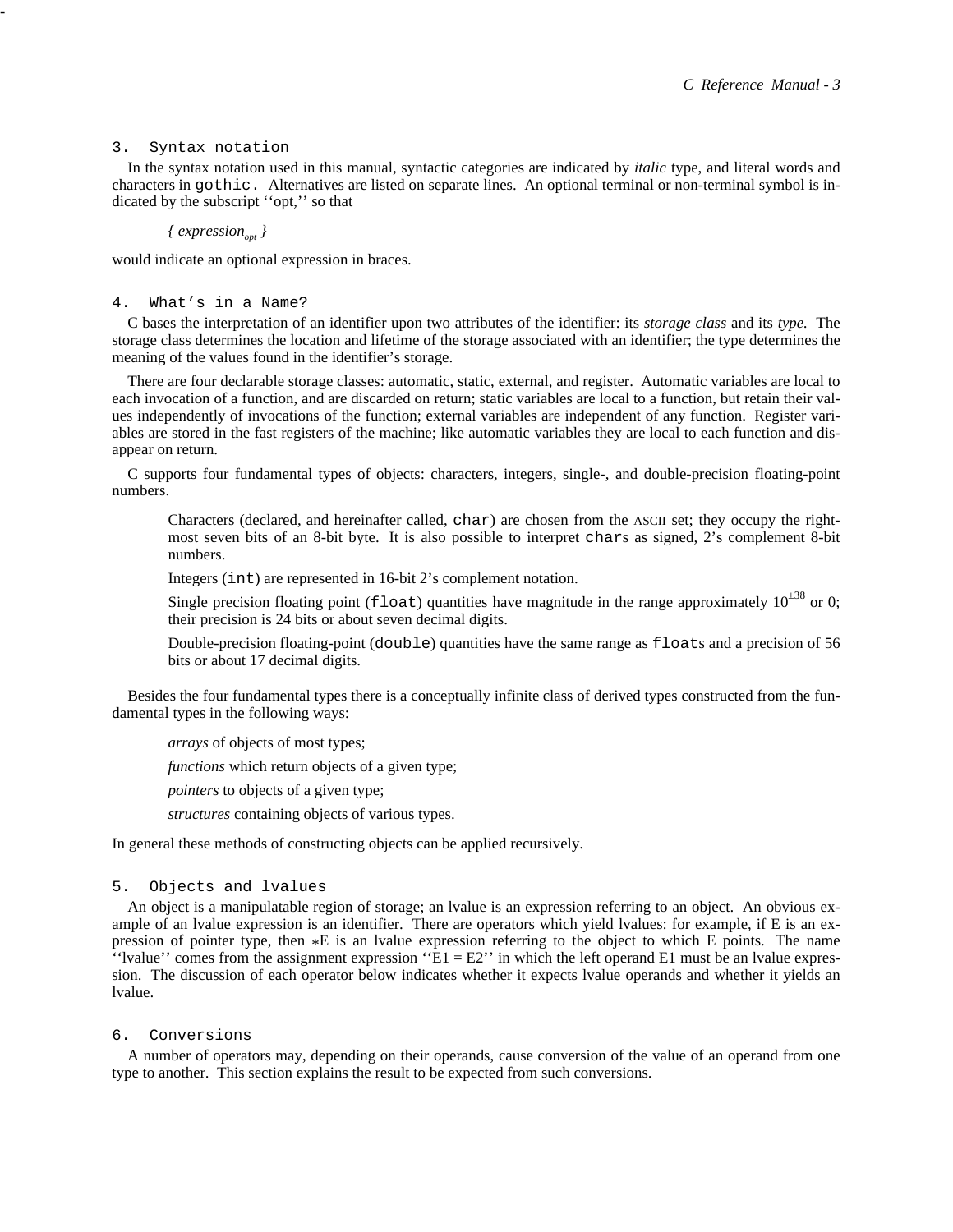## 6.1 Characters and integers

A char object may be used anywhere an int may be. In all cases the char is converted to an int by propagating its sign through the upper 8 bits of the resultant integer. This is consistent with the two's complement representation used for both characters and integers. (However, the sign-propagation feature disappears in other implementations.)

#### 6.2 Float and double

All floating arithmetic in C is carried out in double-precision; whenever a float appears in an expression it is lengthened to double by zero-padding its fraction. When a double must be converted to float, for example by an assignment, the double is rounded before truncation to float length.

## 6.3 Float and double; integer and character

All ints and chars may be converted without loss of significance to float or double. Conversion of float or double to int or char takes place with truncation towards 0. Erroneous results can be expected if the magnitude of the result exceeds 32,767 (for int) or 127 (for char).

#### 6.4 Pointers and integers

Integers and pointers may be added and compared; in such a case the int is converted as specified in the discussion of the addition operator.

Two pointers to objects of the same type may be subtracted; in this case the result is converted to an integer as specified in the discussion of the subtraction operator.

#### 7. Expressions

The precedence of expression operators is the same as the order of the major subsections of this section (highest precedence first). Thus the expressions referred to as the operands of  $+$  (§7.4) are those expressions defined in §§7.1–7.3. Within each subsection, the operators have the same precedence. Left- or right-associativity is specified in each subsection for the operators discussed therein. The precedence and associativity of all the expression operators is summarized in an appendix.

Otherwise the order of evaluation of expressions is undefined. In particular the compiler considers itself free to compute subexpressions in the order it believes most efficient, even if the subexpressions involve side effects.

## 7.1 Primary expressions

Primary expressions involving . , ->, subscripting, and function calls group left to right.

## 7.1.1 *identifier*

An identifier is a primary expression, provided it has been suitably declared as discussed below. Its type is specified by its declaration. However, if the type of the identifier is ''array of . . .'', then the value of the identifierexpression is a pointer to the first object in the array, and the type of the expression is ''pointer to . . .''. Moreover, an array identifier is not an lvalue expression.

Likewise, an identifier which is declared "function returning ...", when used except in the function-name position of a call, is converted to ''pointer to function returning . . .''.

#### 7.1.2 *constant*

A decimal, octal, character, or floating constant is a primary expression. Its type is int in the first three cases, double in the last.

## 7.1.3 *string*

A string is a primary expression. Its type is originally ''array of char''; but following the same rule as in §7.1.1 for identifiers, this is modified to ''pointer to char'' and the result is a pointer to the first character in the string.

# 7.1.4 ( *expression* )

A parenthesized expression is a primary expression whose type and value are identical to those of the unadorned expression. The presence of parentheses does not affect whether the expression is an lvalue.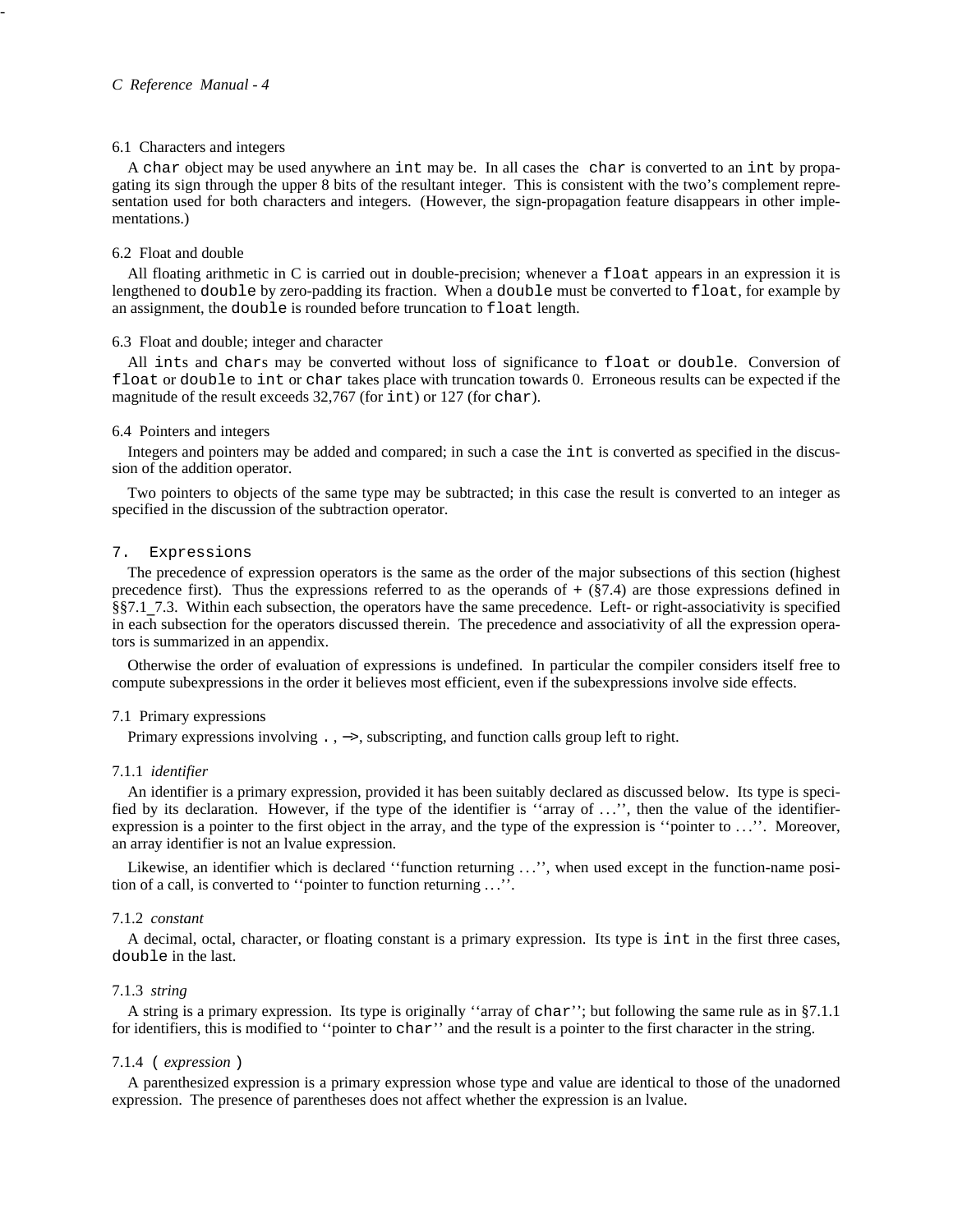#### 7.1.5 *primary-expression* [ *expression* ]

-

A primary expression followed by an expression in square brackets is a primary expression. The intuitive meaning is that of a subscript. Usually, the primary expression has type ''pointer to . . .'', the subscript expression is int, and the type of the result is "...". The expression "E1[E2]" is identical (by definition) to "\* ( $(E1) + (E2)$ )". All the clues needed to understand this notation are contained in this section together with the discussions in §§ 7.1.1, 7.2.1, and 7.4.1 on identifiers, \*, and + respectively; §14.3 below summarizes the implications.

## 7.1.6 *primary-expression* ( *expression-listopt* )

A function call is a primary expression followed by parentheses containing a possibly empty, comma-separated list of expressions which constitute the actual arguments to the function. The primary expression must be of type ''function returning ...'', and the result of the function call is of type ''...''. As indicated below, a hitherto unseen identifier followed immediately by a left parenthesis is contextually declared to represent a function returning an integer; thus in the most common case, integer-valued functions need not be declared.

Any actual arguments of type float are converted to double before the call; any of type char are converted to int.

In preparing for the call to a function, a copy is made of each actual parameter; thus, all argument-passing in C is strictly by value. A function may change the values of its formal parameters, but these changes cannot possibly affect the values of the actual parameters. On the other hand, it is perfectly possible to pass a pointer on the understanding that the function may change the value of the object to which the pointer points.

Recursive calls to any function are permissible.

#### 7.1.7 *primary-lvalue* . *member-of-structure*

An lvalue expression followed by a dot followed by the name of a member of a structure is a primary expression. The object referred to by the lvalue is assumed to have the same form as the structure containing the structure member. The result of the expression is an lvalue appropriately offset from the origin of the given lvalue whose type is that of the named structure member. The given lvalue is not required to have any particular type.

Structures are discussed in §8.5.

#### 7.1.8 *primary-expression* −> *member-of-structure*

The primary-expression is assumed to be a pointer which points to an object of the same form as the structure of which the member-of-structure is a part. The result is an lvalue appropriately offset from the origin of the pointed-to structure whose type is that of the named structure member. The type of the primary-expression need not in fact be pointer; it is sufficient that it be a pointer, character, or integer.

Except for the relaxation of the requirement that E1 be of pointer type, the expression ''E1−>MOS'' is exactly equivalent to ''(\*E1).MOS''.

#### 7.2 Unary operators

Expressions with unary operators group right-to-left.

#### 7.2.1 \* *expression*

The unary \* operator means *indirection:* the expression must be a pointer, and the result is an lvalue referring to the object to which the expression points. If the type of the expression is ''pointer to . . .'', the type of the result is  $\cdots$   $\cdots$ 

#### 7.2.2 & *lvalue-expression*

The result of the unary  $\&$  operator is a pointer to the object referred to by the lvalue-expression. If the type of the lvalue-expression is ''. . .'', the type of the result is ''pointer to . . .''.

#### 7.2.3 − *expression*

The result is the negative of the expression, and has the same type. The type of the expression must be char, int, float, or double.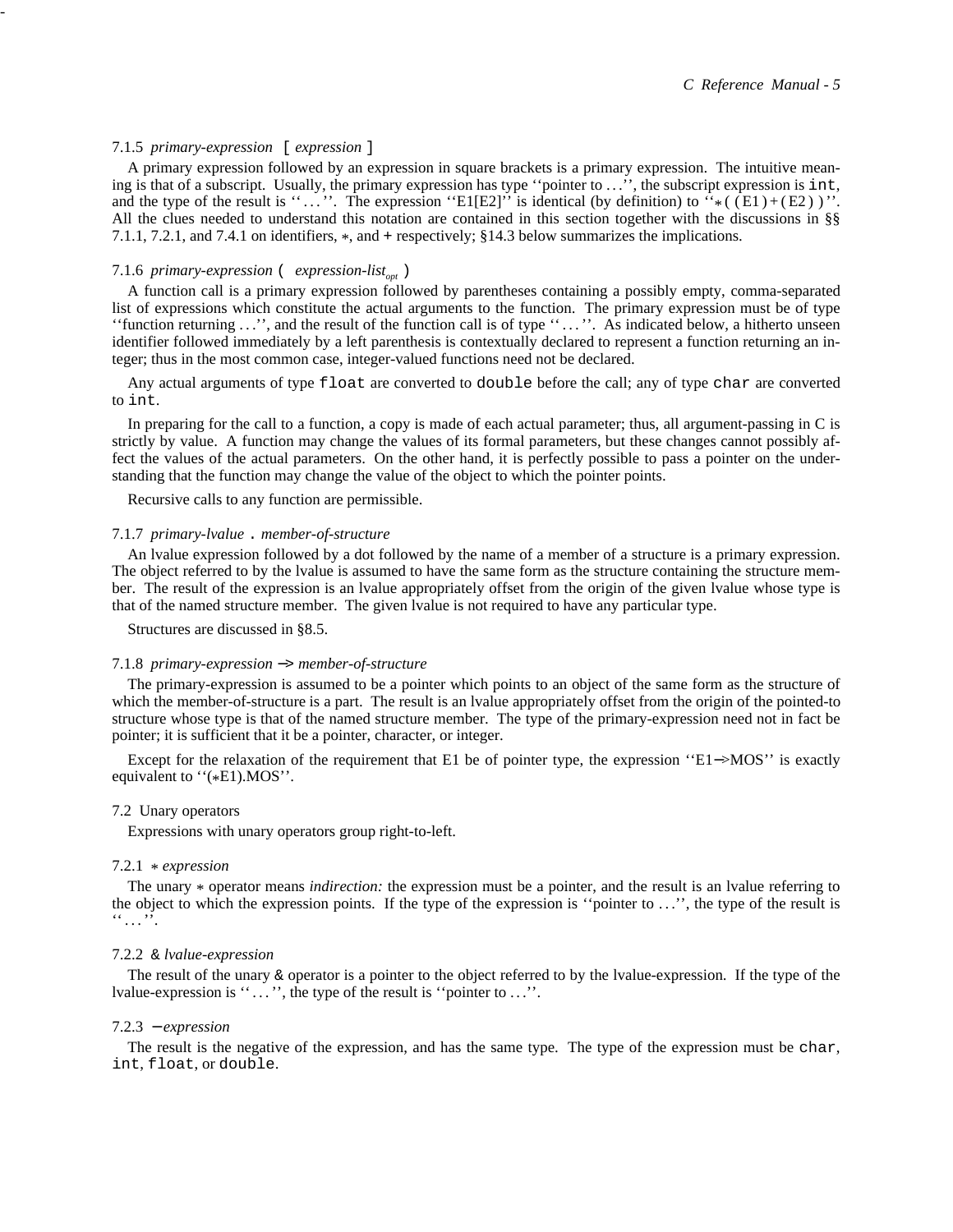## 7.2.4 ! *expression*

-

The result of the logical negation operator ! is 1 if the value of the expression is 0, 0 if the value of the expression is non-zero. The type of the result is int. This operator is applicable only to ints or chars.

# $7.2.5 \sim$  *expression*

The  $\sim$  operator yields the one's complement of its operand. The type of the expression must be int or char, and<br>a result is int the result is int.

## 7.2.6 ++ *lvalue-expression*

The object referred to by the lvalue expression is incremented. The value is the new value of the lvalue expression and the type is the type of the lvalue. If the expression is int or char, it is incremented by 1; if it is a pointer to an object, it is incremented by the length of the object. ++ is applicable only to these types. (Not, for example, to float or double.)

## 7.2.7 −− *lvalue-expression*

The object referred to by the lvalue expression is decremented analogously to the ++ operator.

## 7.2.8 *lvalue-expression ++*

The result is the value of the object referred to by the lvalue expression. After the result is noted, the object referred to by the lvalue is incremented in the same manner as for the prefix  $++$  operator: by 1 for an int or char, by the length of the pointed-to object for a pointer. The type of the result is the same as the type of the lvalueexpression.

## 7.2.9 *lvalue-expression* −−

The result of the expression is the value of the object referred to by the the lvalue expression. After the result is noted, the object referred to by the lvalue expression is decremented in a way analogous to the postfix ++ operator.

# 7.2.10 sizeof *expression*

The sizeof operator yields the size, in bytes, of its operand. When applied to an array, the result is the total number of bytes in the array. The size is determined from the declarations of the objects in the expression. This expression is semantically an integer constant and may be used anywhere a constant is required. Its major use is in communication with routines like storage allocators and I/O systems.

# 7.3 Multiplicative operators

The multiplicative operators \*, /, and % group left-to-right.

# 7.3.1 *expression* \* *expression*

The binary \* operator indicates multiplication. If both operands are int or char, the result is int; if one is int or char and one float or double, the former is converted to double, and the result is double; if both are float or double, the result is double. No other combinations are allowed.

# 7.3.2 *expression* / *expression*

The binary / operator indicates division. The same type considerations as for multiplication apply.

#### 7.3.3 *expression* % *expression*

The binary % operator yields the remainder from the division of the first expression by the second. Both operands must be int or char, and the result is int. In the current implementation, the remainder has the same sign as the dividend.

# 7.4 Additive operators

The additive operators + and − group left-to-right.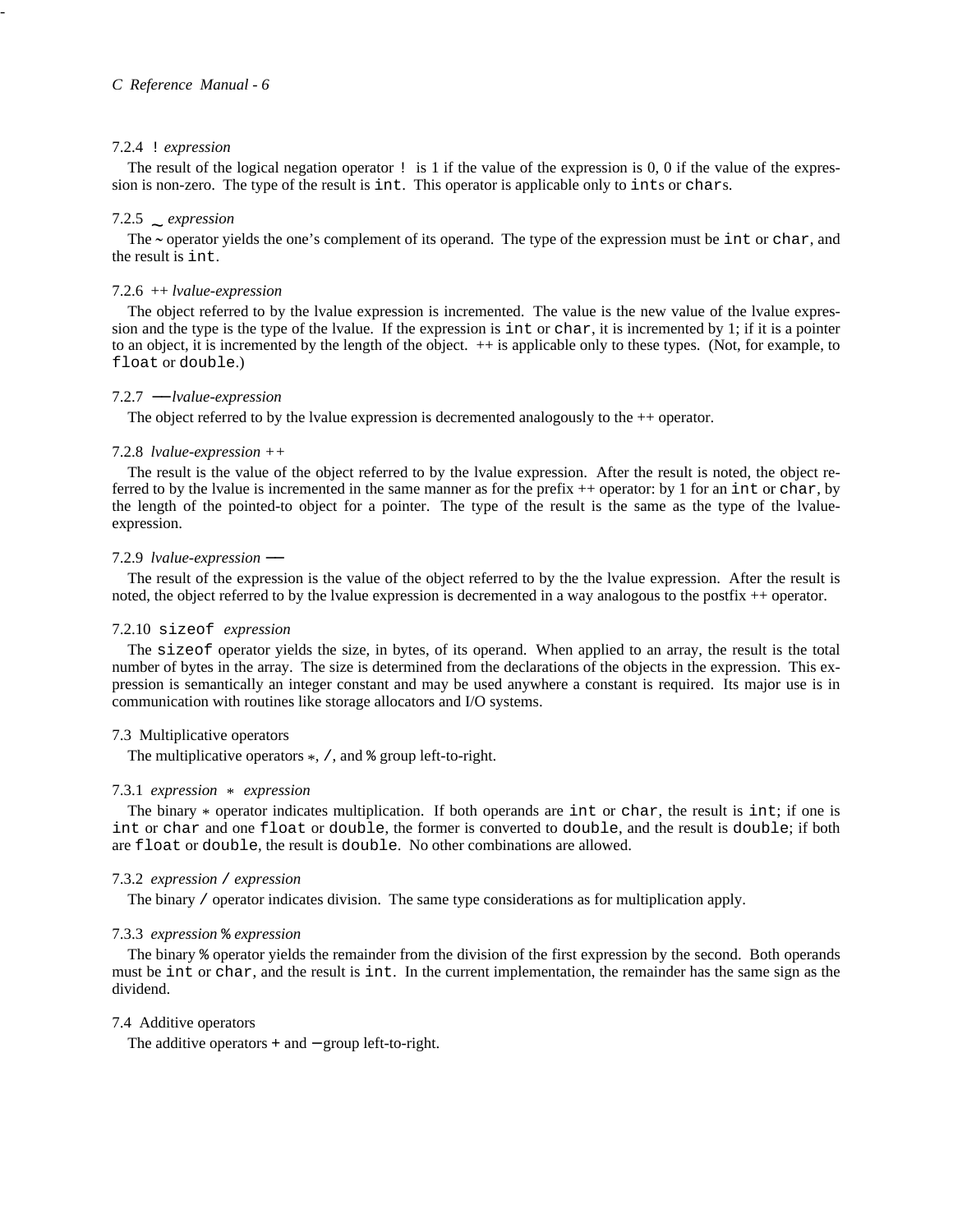#### 7.4.1 *expression* + *expression*

-

The result is the sum of the expressions. If both operands are int or char, the result is int. If both are float or double, the result is double. If one is char or int and one is float or double, the former is converted to double and the result is double. If an int or char is added to a pointer, the former is converted by multiplying it by the length of the object to which the pointer points and the result is a pointer of the same type as the original pointer. Thus if P is a pointer to an object, the expression  $P+1$ " is a pointer to another object of the same type as the first and immediately following it in storage.

No other type combinations are allowed.

#### 7.4.2 *expression* − *expression*

The result is the difference of the operands. If both operands are int, char, float, or double, the same type considerations as for + apply. If an int or char is subtracted from a pointer, the former is converted in the same way as explained under  $+$  above.

If two pointers to objects of the same type are subtracted, the result is converted (by division by the length of the object) to an int representing the number of objects separating the pointed-to objects. This conversion will in general give unexpected results unless the pointers point to objects in the same array, since pointers, even to objects of the same type, do not necessarily differ by a multiple of the object-length.

## 7.5 Shift operators

The shift operators << and >> group left-to-right.

## 7.5.1 *expression* << *expression*

# 7.5.2 *expression* >> *expression*

Both operands must be int or char, and the result is int. The second operand should be non-negative. The value of ''E1<<E2'' is E1 (interpreted as a bit pattern 16 bits long) left-shifted E2 bits; vacated bits are 0-filled. The value of "E1>>E2" is E1 (interpreted as a two's complement, 16-bit quantity) arithmetically right-shifted E2 bit positions. Vacated bits are filled by a copy of the sign bit of E1. [Note: the use of arithmetic rather than logical shift does not survive transportation between machines.]

## 7.6 Relational operators

The relational operators group left-to-right, but this fact is not very useful; "a<br/>b<c'' does not mean what it seems to.

- 7.6.1 *expression* < *expression*
- 7.6.2 *expression* > *expression*
- 7.6.3 *expression* <= *expression*
- 7.6.4 *expression* >= *expression*

The operators  $\lt$  (less than),  $\gt$  (greater than),  $\lt$  (less than or equal to) and  $\gt$  (greater than or equal to) all yield 0 if the specified relation is false and 1 if it is true. Operand conversion is exactly the same as for the  $+$  operator except that pointers of any kind may be compared; the result in this case depends on the relative locations in storage of the pointed-to objects. It does not seem to be very meaningful to compare pointers with integers other than 0.

#### 7.7 Equality operators

```
7.7.1 expression == expression
```

```
7.7.2 expression != expression
```
The == (equal to) and the != (not equal to) operators are exactly analogous to the relational operators except for their lower precedence. (Thus " $a < b = c < d$ " is 1 whenever  $a < b$  and  $c < d$  have the same truth-value).

#### 7.8 *expression* & *expression*

The & operator groups left-to-right. Both operands must be int or char; the result is an int which is the bitwise logical and function of the operands.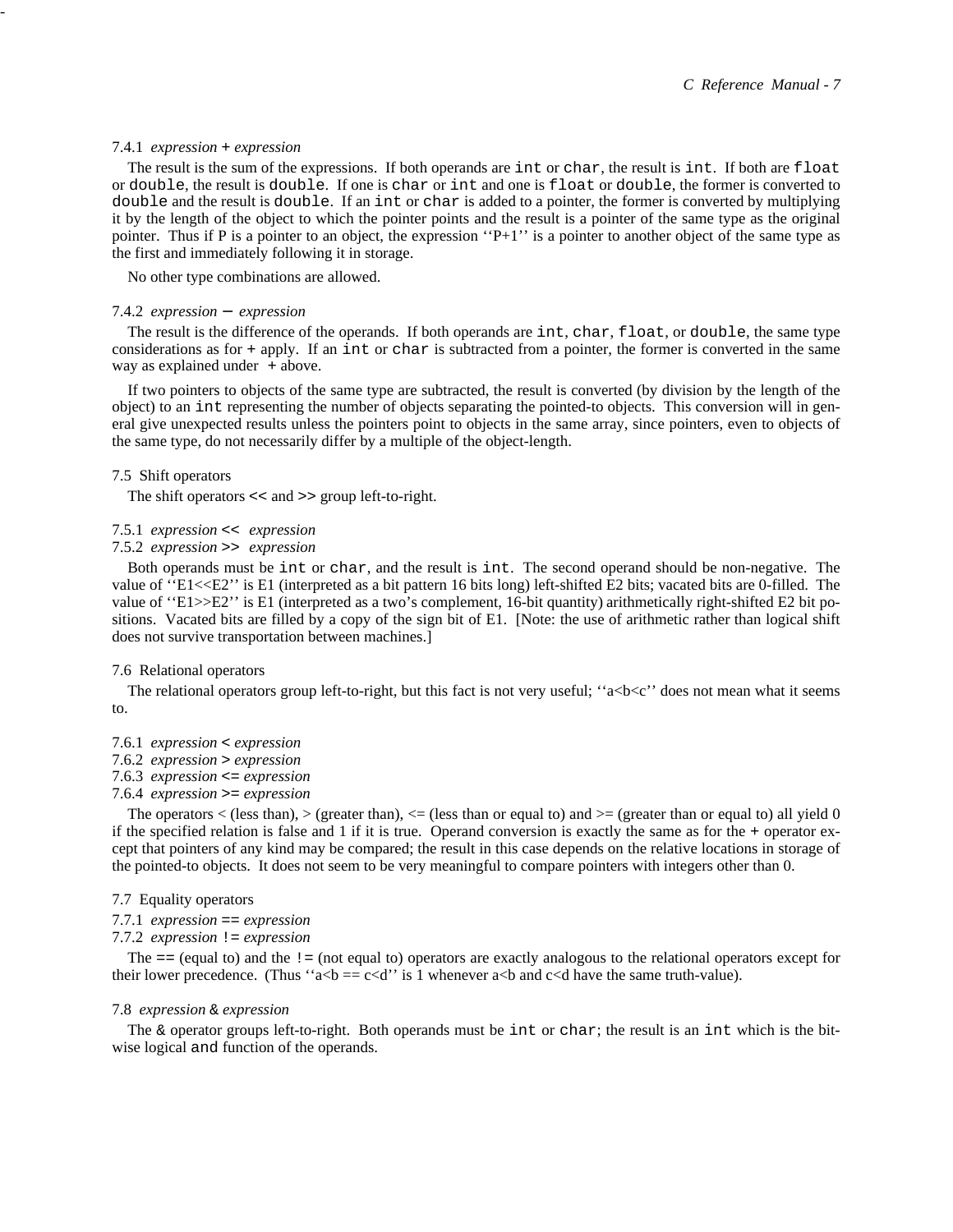#### 7.9 *expression* ^ *expression*

The  $\sim$  operator groups left-to-right. The operands must be int or char; the result is an int which is the bitwise exclusive or function of its operands.

## 7.10 *expression* | *expression*

The | operator groups left-to-right. The operands must be int or char; the result is an int which is the bit-wise inclusive or of its operands.

## 7.11 *expression* && *expression*

The  $\&\&\&\;$  operator returns 1 if both its operands are non-zero, 0 otherwise. Unlike  $\&\&\&\;$  guarantees left-to-right evaluation; moreover the second operand is not evaluated if the first operand is 0.

The operands need not have the same type, but each must have one of the fundamental types or be a pointer.

### 7.12 *expression* || *expression*

The || operator returns 1 if either of its operands is non-zero, and 0 otherwise. Unlike | , || guarantees left-to-right evaluation; moreover, the second operand is not evaluated if the value of the first operand is non-zero.

The operands need not have the same type, but each must have one of the fundamental types or be a pointer.

## 7.13 *expression* ? *expression* : *expression*

Conditional expressions group left-to-right. The first expression is evaluated and if it is non-zero, the result is the value of the second expression, otherwise that of third expression. If the types of the second and third operand are the same, the result has their common type; otherwise the same conversion rules as for + apply. Only one of the second and third expressions is evaluated.

## 7.14 Assignment operators

There are a number of assignment operators, all of which group right-to-left. All require an lvalue as their left operand, and the type of an assignment expression is that of its left operand. The value is the value stored in the left operand after the assignment has taken place.

#### 7.14.1 *lvalue* = *expression*

The value of the expression replaces that of the object referred to by the lvalue. The operands need not have the same type, but both must be int, char, float, double, or pointer. If neither operand is a pointer, the assignment takes place as expected, possibly preceded by conversion of the expression on the right.

When both operands are int or pointers of any kind, no conversion ever takes place; the value of the expression is simply stored into the object referred to by the lvalue. Thus it is possible to generate pointers which will cause addressing exceptions when used.

7.14.2 *lvalue* =+ *expression* 7.14.3 *lvalue* =− *expression* 7.14.4 *lvalue* =\* *expression* 7.14.5 *lvalue* =/ *expression* 7.14.6 *lvalue* =% *expression* 7.14.7 *lvalue* =>> *expression* 7.14.8 *lvalue* =<< *expression* 7.14.9 *lvalue* =& *expression* 7.14.10 *lvalue* =^ *expression* 7.14.11 *lvalue* = | *expression*

The behavior of an expression of the form "E1 = op E2" may be inferred by taking it as equivalent to  $E = E1$  op E2''; however, E1 is evaluated only once. Moreover, expressions like  $E_i = p_i$  in which a pointer is added to an integer, are forbidden.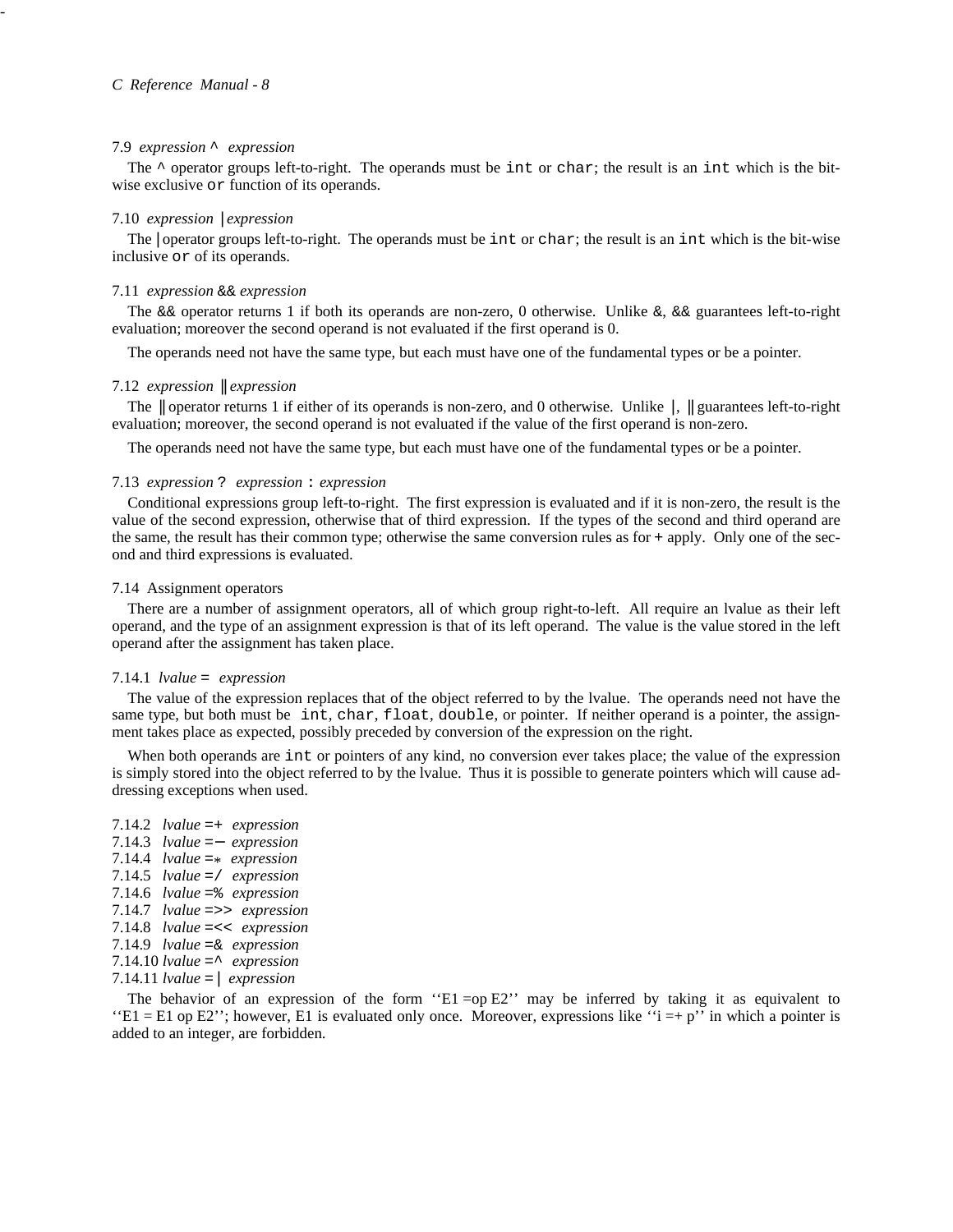### 7.15 *expression* , *expression*

-

A pair of expressions separated by a comma is evaluated left-to-right and the value of the left expression is discarded. The type and value of the result are the type and value of the right operand. This operator groups left-toright. It should be avoided in situations where comma is given a special meaning, for example in actual arguments to function calls (§7.1.6) and lists of initializers (§10.2).

#### 8. Declarations

Declarations are used within function definitions to specify the interpretation which C gives to each identifier; they do not necessarily reserve storage associated with the identifier. Declarations have the form

*declaration:*

*decl-specifiers declarator-listopt* ;

The declarators in the declarator-list contain the identifiers being declared. The decl-specifiers consist of at most one type-specifier and at most one storage class specifier.

#### *decl-specifiers:*

*type-specifier sc-specifier type-specifier sc-specifier sc-specifier type-specifier*

8.1 Storage class specifiers

The sc-specifiers are:

*sc-specifier:*

auto static extern register

The auto, static, and register declarations also serve as definitions in that they cause an appropriate amount of storage to be reserved. In the extern case there must be an external definition (see below) for the given identifiers somewhere outside the function in which they are declared.

There are some severe restrictions on register identifiers: there can be at most 3 register identifiers in any function, and the type of a register identifier can only be int, char, or pointer (not float, double, structure, function, or array). Also the address-of operator  $\&$  cannot be applied to such identifiers. Except for these restrictions (in return for which one is rewarded with faster, smaller code), register identifiers behave as if they were automatic. In fact implementations of C are free to treat register as synonymous with auto.

If the sc-specifier is missing from a declaration, it is generally taken to be auto.

8.2 Type specifiers

The type-specifiers are

*type-specifier:* int char float double struct *{ type-decl-list }* struct *identifier { type-decl-list }* struct *identifier*

The struct specifier is discussed in §8.5. If the type-specifier is missing from a declaration, it is generally taken to be int.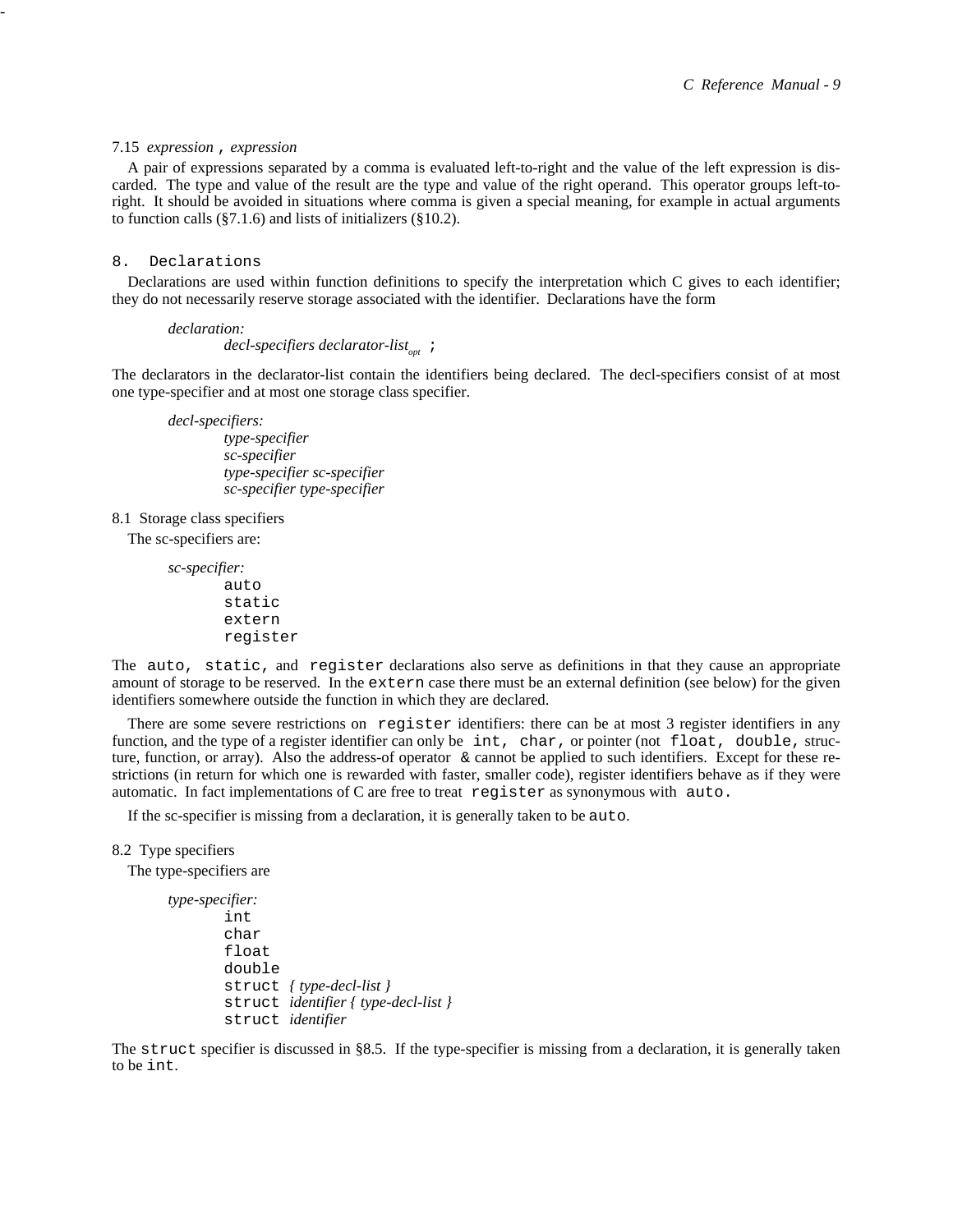### 8.3 Declarators

-

The declarator-list appearing in a declaration is a comma-separated sequence of declarators.

*declarator-list: declarator declarator* , *declarator-list*

The specifiers in the declaration indicate the type and storage class of the objects to which the declarators refer. Declarators have the syntax:

*declarator:*

*identifier* \* *declarator declarator* ( ) *declarator* [ *constant-expressionopt* ] ( *declarator* )

The grouping in this definition is the same as in expressions.

#### 8.4 Meaning of declarators

Each declarator is taken to be an assertion that when a construction of the same form as the declarator appears in an expression, it yields an object of the indicated type and storage class. Each declarator contains exactly one identifier; it is this identifier that is declared.

If an unadorned identifier appears as a declarator, then it has the type indicated by the specifier heading the declaration.

If a declarator has the form

\* D

for D a declarator, then the contained identifier has the type ''pointer to . . .'', where ''. . .'' is the type which the identifier would have had if the declarator had been simply D.

If a declarator has the form

 $D()$ 

then the contained identifier has the type ''function returning ...'', where ''. . .'' is the type which the identifier would have had if the declarator had been simply D.

A declarator may have the form

D[constant-expression]

or

 $DI<sub>1</sub>$ 

In the first case the constant expression is an expression whose value is determinable at compile time, and whose type is int. in the second the constant 1 is used. (Constant expressions are defined precisely in §15.) Such a declarator makes the contained identifier have type ''array.'' If the unadorned declarator D would specify a nonarray of type ''. . .'', then the declarator ''D[i]'' yields a 1-dimensional array with rank *i* of objects of type ''. . .''. If the unadorned declarator D would specify an *n*-dimensional array with rank  $i_1 \times i_2 \times \ldots \times i_n$ , then the declarator "D[ $i_{n+1}$ ]" yields an  $(n+1)$ -dimensional array with rank  $i_1 \times i_2 \times \ldots \times i_n \times i_{n+1}$ "

An array may be constructed from one of the basic types, from a pointer, from a structure, or from another array (to generate a multi-dimensional array).

Finally, parentheses in declarators do not alter the type of the contained identifier except insofar as they alter the binding of the components of the declarator.

Not all the possibilities allowed by the syntax above are actually permitted. The restrictions are as follows: functions may not return arrays, structures or functions, although they may return pointers to such things; there are no arrays of functions, although there may be arrays of pointers to functions. Likewise a structure may not contain a function, but it may contain a pointer to a function.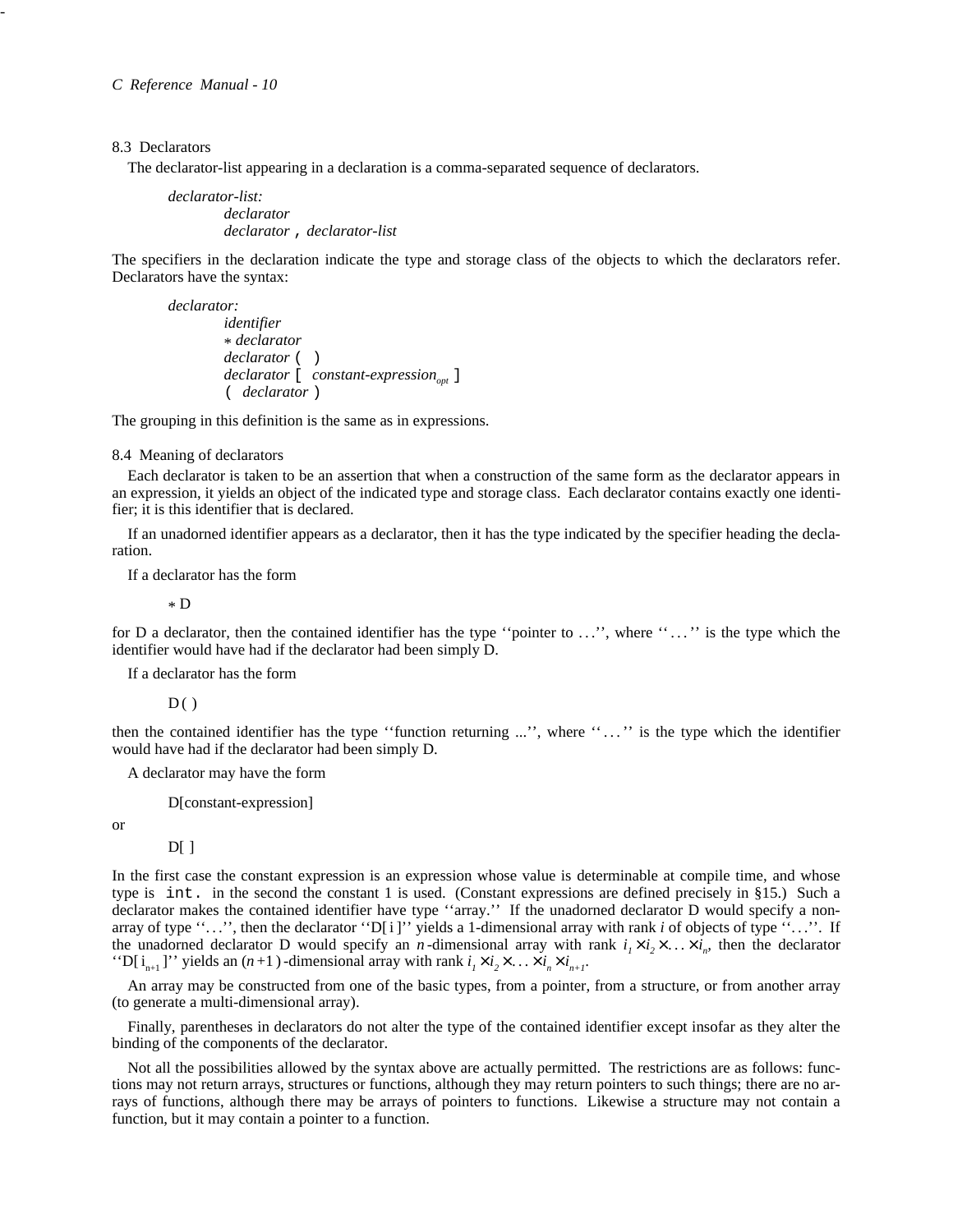As an example, the declaration

-

int i,  $*ip, f()$ ,  $*fip()$ ,  $(*pfi)()$ ;

declares an integer *i*, a pointer *ip* to an integer, a function *f* returning an integer, a function *fip* returning a pointer to an integer, and a pointer *pfi* to a function which returns an integer. Also

float  $fa[17]$ ,  $*afp[17]$ ;

declares an array of float numbers and an array of pointers to float numbers. Finally,

static int x3d[3][5][7];

declares a static three-dimensional array of integers, with rank 3×5×7. In complete detail, *x3d* is an array of three items: each item is an array of five arrays; each of the latter arrays is an array of seven integers. Any of the expressions "x3d'', "x3d[i]'', "x3d[i][j]'', "x3d[i][j][k]'' may reasonably appear in an expression. The first three have type ''array'', the last has type int.

8.5 Structure declarations

Recall that one of the forms for a structure specifier is

struct *{ type-decl-list }*

The *type-decl-list* is a sequence of type declarations for the members of the structure:

*type-decl-list: type-declaration type-declaration type-decl-list*

A type declaration is just a declaration which does not mention a storage class (the storage class ''member of structure'' here being understood by context).

*type-declaration: type-specifier declarator-list* ;

Within the structure, the objects declared have addresses which increase as their declarations are read left-to-right. Each component of a structure begins on an addressing boundary appropriate to its type. On the PDP-11 the only requirement is that non-characters begin on a word boundary; therefore, there may be 1-byte, unnamed holes in a structure, and all structures have an even length in bytes.

Another form of structure specifier is

struct *identifier { type-decl-list }*

This form is the same as the one just discussed, except that the identifier is remembered as the *structure tag* of the structure specified by the list. A subsequent declaration may then be given using the structure tag but without the list, as in the third form of structure specifier:

struct *identifier*

Structure tags allow definition of self-referential structures; they also permit the long part of the declaration to be given once and used several times. It is however absurd to declare a structure which contains an instance of itself, as distinct from a pointer to an instance of itself.

A simple example of a structure declaration, taken from §16.2 where its use is illustrated more fully, is

```
struct tnode {
      char tword[20];
      int count;
      struct tnode *left;
      struct tnode *right;
};
```
which contains an array of 20 characters, an integer, and two pointers to similar structures. Once this declaration has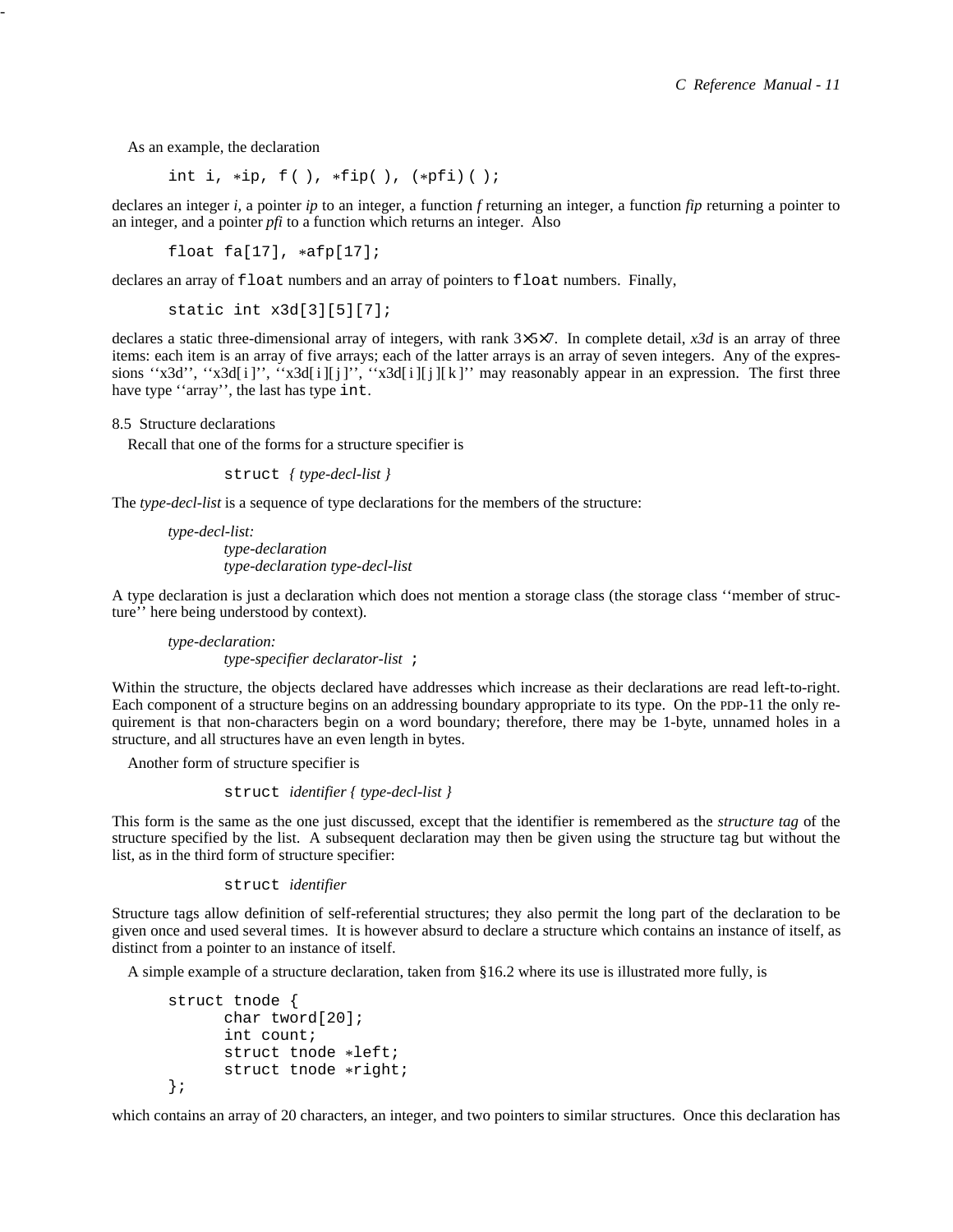been given, the following declaration makes sense:

struct tnode s, \*sp;

which declares *s* to be a structure of the given sort and *sp* to be a pointer to a structure of the given sort.

The names of structure members and structure tags may be the same as ordinary variables, since a distinction can be made by context. However, names of tags and members must be distinct. The same member name can appear in different structures only if the two members are of the same type and if their origin with respect to their structure is the same; thus separate structures can share a common initial segment.

9. Statements

Except as indicated, statements are executed in sequence.

9.1 Expression statement

Most statements are expression statements, which have the form

*expression* ;

Usually expression statements are assignments or function calls.

#### 9.2 Compound statement

So that several statements can be used where one is expected, the compound statement is provided:

```
compound-statement:
        { statement-list }
```
*statement-list: statement statement statement-list*

9.3 Conditional statement

The two forms of the conditional statement are

if ( *expression* ) *statement* if ( *expression* ) *statement* else *statement*

In both cases the expression is evaluated and if it is non-zero, the first substatement is executed. In the second case the second substatement is executed if the expression is 0. As usual the ''else'' ambiguity is resolved by connecting an else with the last encountered elseless if.

9.4 While statement

The while statement has the form

while ( *expression* ) *statement*

The substatement is executed repeatedly so long as the value of the expression remains non-zero. The test takes place before each execution of the statement.

9.5 Do statement

The do statement has the form

do *statement* while ( *expression* ) ;

The substatement is executed repeatedly until the value of the expression becomes zero. The test takes place after each execution of the statement.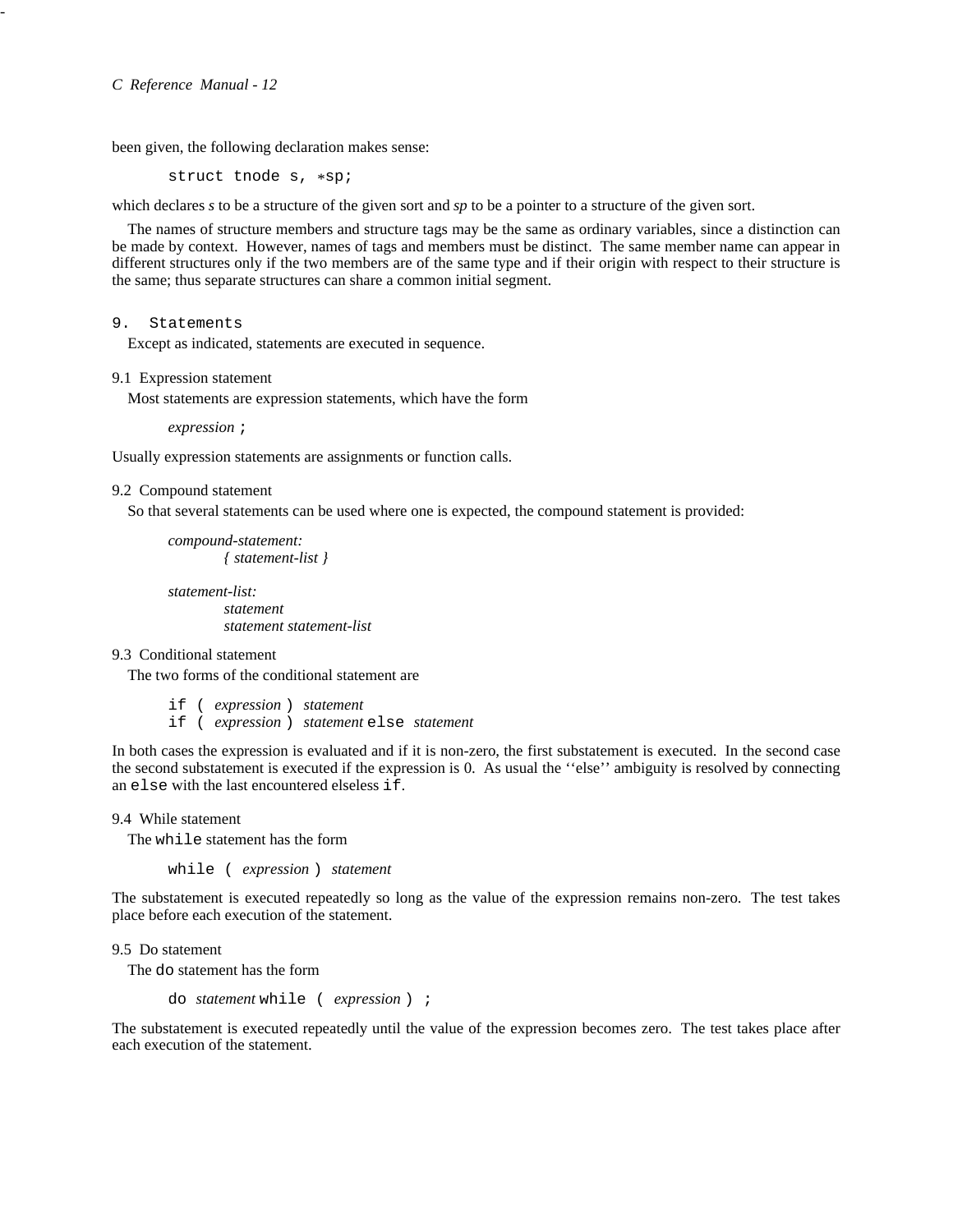9.6 For statement

-

The for statement has the form

for ( *expression-1*<sub>*opt</sub> i expression-2*<sub>*opt</sub> i expression-3*<sub>*opt</sub>* ) *statement*</sub></sub></sub>

This statement is equivalent to

```
expression-1;
while ( expression-2 ) {
        statement
        expression-3;
}
```
Thus the first expression specifies initialization for the loop; the second specifies a test, made before each iteration, such that the loop is exited when the expression becomes 0; the third expression typically specifies an incrementation which is performed after each iteration.

Any or all of the expressions may be dropped. A missing *expression-2* makes the implied while clause equivalent to "while(1)"; other missing expressions are simply dropped from the expansion above.

9.7 Switch statement

The switch statement causes control to be transferred to one of several statements depending on the value of an expression. It has the form

switch ( *expression* ) *statement*

The expression must be int or char. The statement is typically compound. Each statement within the statement may be labelled with case prefixes as follows:

case *constant-expression* :

where the constant expression must be int or char. No two of the case constants in a switch may have the same value. Constant expressions are precisely defined in §15.

There may also be at most one statement prefix of the form

default :

When the switch statement is executed, its expression is evaluated and compared with each case constant in an undefined order. If one of the case constants is equal to the value of the expression, control is passed to the statement following the matched case prefix. If no case constant matches the expression, and if there is a default prefix, control passes to the prefixed statement. In the absence of a default prefix none of the statements in the switch is executed.

Case or default prefixes in themselves do not alter the flow of control.

## 9.8 Break statement

The statement

break ;

causes termination of the smallest enclosing while, do, for, or switch statement; control passes to the statement following the terminated statement.

9.9 Continue statement

The statement

continue ;

causes control to pass to the loop-continuation portion of the smallest enclosing while, do, or for statement; that is to the end of the loop. More precisely, in each of the statements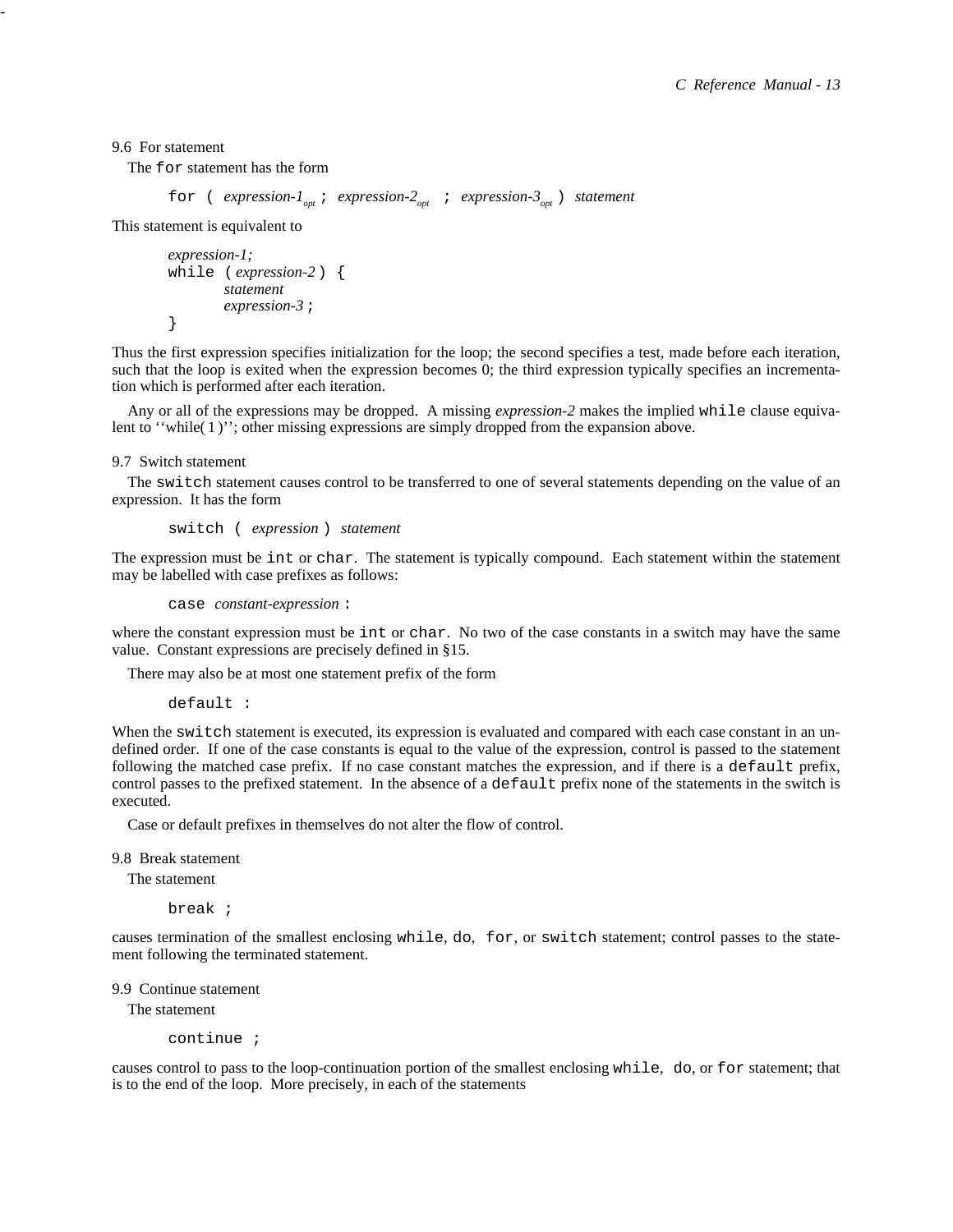| while $( \ldots )$ { | do {                      | for $(\ldots)$ { |
|----------------------|---------------------------|------------------|
| $\cdots$             | $\cdots$                  | $\cdots$         |
| $contin:$ ;          | contin:                   | $contin:$ ;      |
|                      | $\}$ while $( \ldots )$ ; |                  |

a continue is equivalent to ''goto contin''.

#### 9.10 Return statement

A function returns to its caller by means of the return statement, which has one of the forms

```
return ;
return ( expression ) ;
```
In the first case no value is returned. In the second case, the value of the expression is returned to the caller of the function. If required, the expression is converted, as if by assignment, to the type of the function in which it appears. Flowing off the end of a function is equivalent to a return with no returned value.

9.11 Goto statement

Control may be transferred unconditionally by means of the statement

goto *expression* ;

The expression should be a label (§§9.12, 14.4) or an expression of type ''pointer to int'' which evaluates to a label. It is illegal to transfer to a label not located in the current function unless some extra-language provision has been made to adjust the stack correctly.

9.12 Labelled statement

Any statement may be preceded by label prefixes of the form

*identifier* :

which serve to declare the identifier as a label. More details on the semantics of labels are given in §14.4 below.

### 9.13 Null statement

The null statement has the form

;

A null statement is useful to carry a label just before the ''}'' of a compound statement or to supply a null body to a looping statement such as while.

10. External definitions

A C program consists of a sequence of external definitions. External definitions may be given for functions, for simple variables, and for arrays. They are used both to declare and to reserve storage for objects. An external definition declares an identifier to have storage class extern and a specified type. The type-specifier (§8.2) may be empty, in which case the type is taken to be int.

10.1 External function definitions

Function definitions have the form

*function-definition: type-specifieropt function-declarator function-body*

A function declarator is similar to a declarator for a ''function returning ...'' except that it lists the formal parameters of the function being defined.

```
function-declarator:
         declarator ( parameter-listopt )
```
*parameter-list:*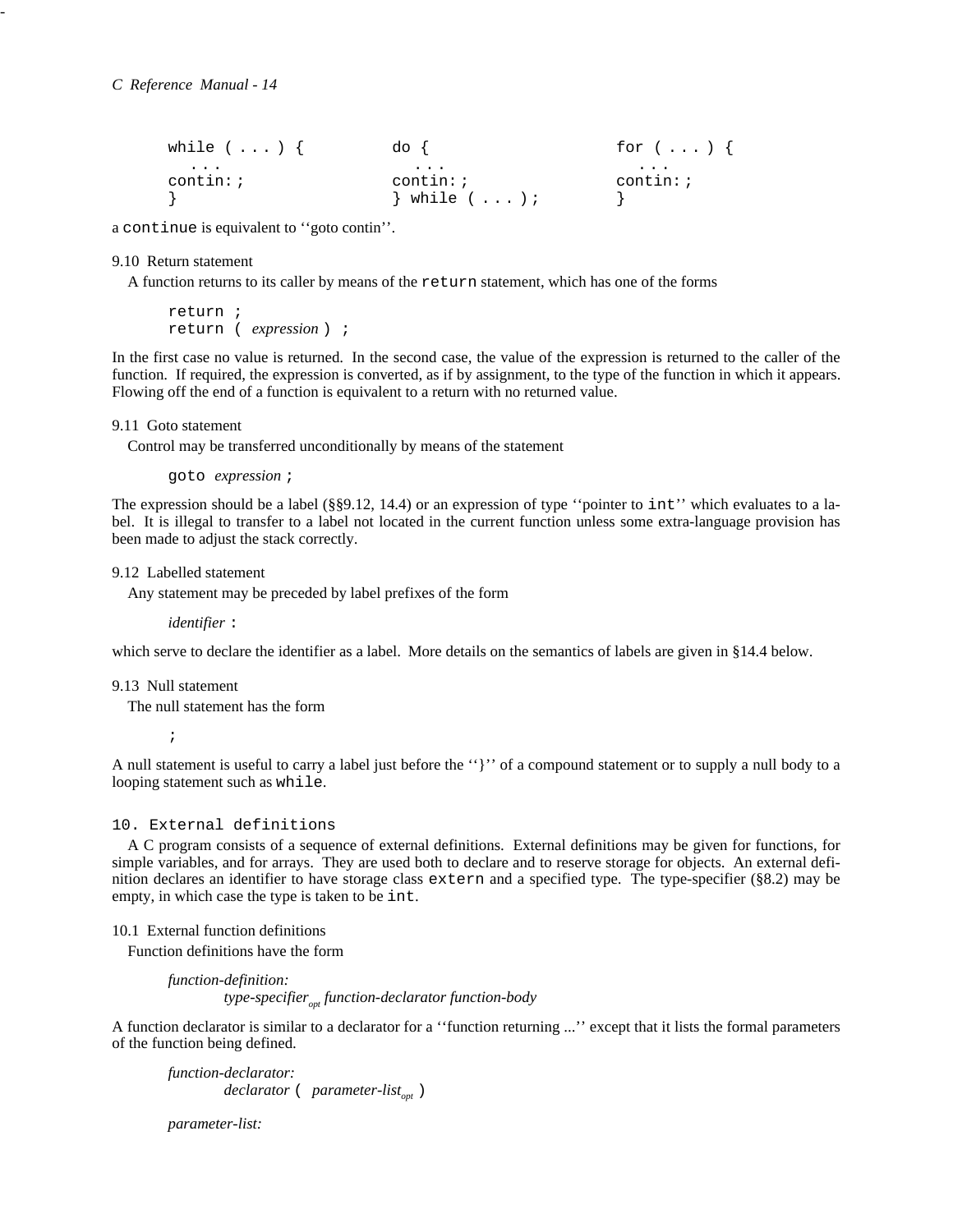*identifier identifier* , *parameter-list*

The function-body has the form

*-*

*function-body: type-decl-list function-statement*

The purpose of the type-decl-list is to give the types of the formal parameters. No other identifiers should be declared in this list, and formal parameters should be declared only here.

The function-statement is just a compound statement which may have declarations at the start.

*function-statement: { declaration-listopt statement-list }*

A simple example of a complete function definition is

```
int max(a, b, c)int a, b, c;
{
      int m;
      m = (a > b)? a : b;
      return(m > c? m : c) ;
}
```
Here "int" is the type-specifier; " $max(a, b, c)$ " is the function-declarator; "int a, b, c;" is the type-decl-list for the formal parameters; "{ ... }" is the function-statement.

C converts all float actual parameters to double, so formal parameters declared float have their declaration adjusted to read double. Also, since a reference to an array in any context (in particular as an actual parameter) is taken to mean a pointer to the first element of the array, declarations of formal parameters declared ''array of ..." are adjusted to read "pointer to ...". Finally, because neither structures nor functions can be passed to a function, it is useless to declare a formal parameter to be a structure or function (pointers to structures or functions are of course permitted).

A free return statement is supplied at the end of each function definition, so running off the end causes control, but no value, to be returned to the caller.

10.2 External data definitions

An external data definition has the form

*data-definition:* extern*opt type-specifieropt init-declarator-listopt* ;

The optional extern specifier is discussed in § 11.2. If given, the init-declarator-list is a comma-separated list of declarators each of which may be followed by an initializer for the declarator.

*init-declarator-list: init-declarator init-declarator* , *init-declarator-list*

*init-declarator:*

*declarator initializeropt*

Each initializer represents the initial value for the corresponding object being defined (and declared).

*initializer: constant { constant-expression-list }*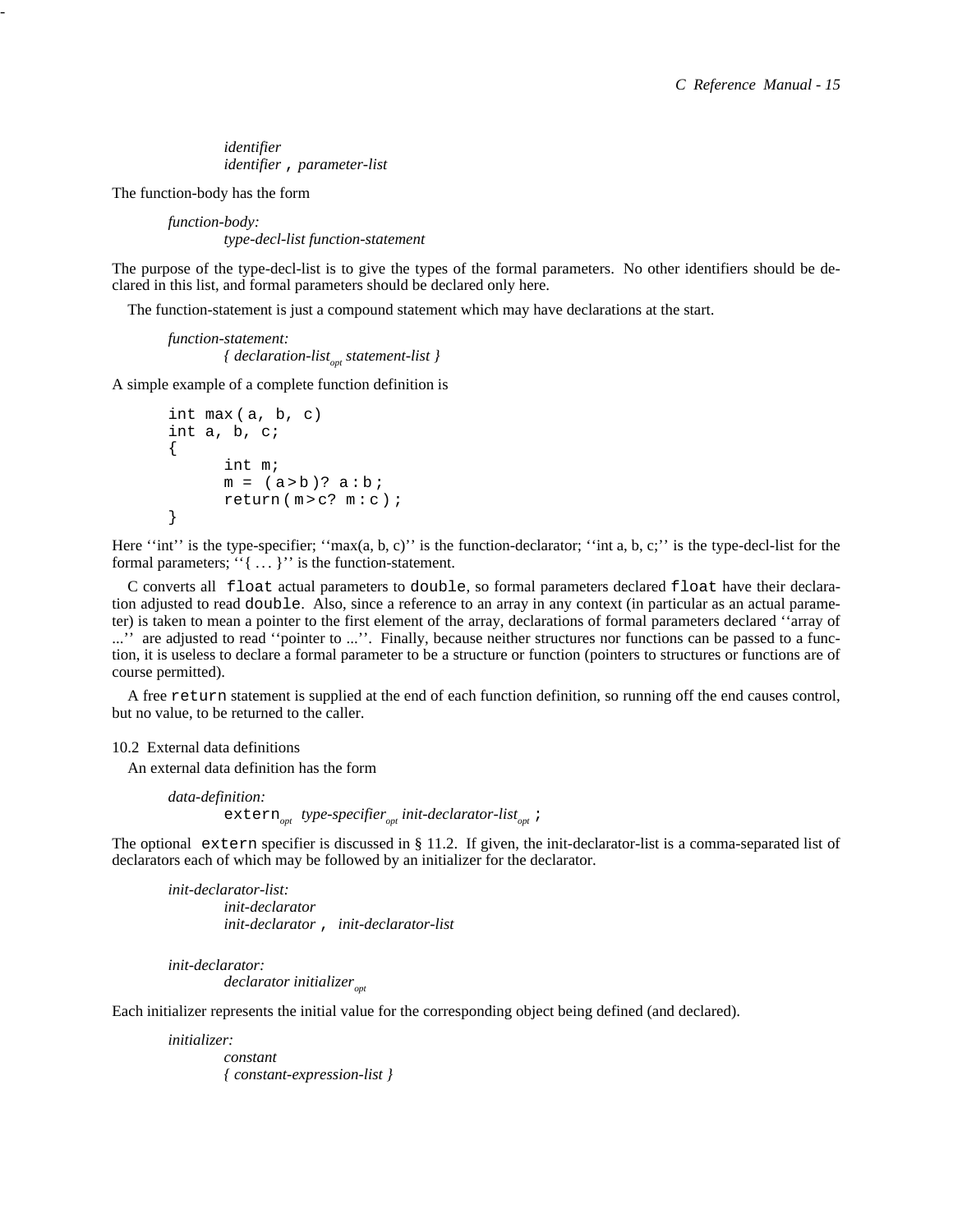*constant-expression-list: constant-expression constant-expression* , *constant-expression-list*

Thus an initializer consists of a constant-valued expression, or comma-separated list of expressions, inside braces. The braces may be dropped when the expression is just a plain constant. The exact meaning of a constant expression is discussed in §15. The expression list is used to initialize arrays; see below.

The type of the identifier being defined should be compatible with the type of the initializer: a double constant may initialize a float or double identifier; a non-floating-point expression may initialize an int, char, or pointer.

An initializer for an array may contain a comma-separated list of compile-time expressions. The length of the array is taken to be the maximum of the number of expressions in the list and the square-bracketed constant in the array's declarator. This constant may be missing, in which case 1 is used. The expressions initialize successive members of the array starting at the origin (subscript 0) of the array. The acceptable expressions for an array of type ''array of ...'' are the same as those for type ''...''. As a special case, a single string may be given as the initializer for an array of chars; in this case, the characters in the string are taken as the initializing values.

Structures can be initialized, but this operation is incompletely implemented and machine-dependent. Basically the structure is regarded as a sequence of words and the initializers are placed into those words. Structure initialization, using a comma-separated list in braces, is safe if all the members of the structure are integers or pointers but is otherwise ill-advised.

The initial value of any externally-defined object not explicitly initialized is guaranteed to be 0.

## 11. Scope rules

A complete C program need not all be compiled at the same time: the source text of the program may be kept in several files, and precompiled routines may be loaded from libraries. Communication among the functions of a program may be carried out both through explicit calls and through manipulation of external data.

Therefore, there are two kinds of scope to consider: first, what may be called the *lexical scope* of an identifier, which is essentially the region of a program during which it may be used without drawing ''undefined identifier'' diagnostics; and second, the scope associated with external identifiers, which is characterized by the rule that references to the same external identifier are references to the same object.

#### 11.1 Lexical scope

C is not a block-structured language; this may fairly be considered a defect. The lexical scope of names declared in external definitions extends from their definition through the end of the file in which they appear. The lexical scope of names declared at the head of functions (either as formal parameters or in the declarations heading the statements constituting the function itself) is the body of the function.

It is an error to redeclare identifiers already declared in the current context, unless the new declaration specifies the same type and storage class as already possessed by the identifiers.

## 11.2 Scope of externals

If a function declares an identifier to be extern, then somewhere among the files or libraries constituting the complete program there must be an external definition for the identifier. All functions in a given program which refer to the same external identifier refer to the same object, so care must be taken that the type and extent specified in the definition are compatible with those specified by each function which references the data.

In PDP-11 C, it is explicitly permitted for (compatible) external definitions of the same identifier to be present in several of the separately-compiled pieces of a complete program, or even twice within the same program file, with the important limitation that the identifier may be initialized in at most one of the definitions. In other operating systems, however, the compiler must know in just which file the storage for the identifier is allocated, and in which file the identifier is merely being referred to. In the implementations of C for such systems, the appearance of the extern keyword before an external definition indicates that storage for the identifiers being declared will be allocated in another file. Thus in a multi-file program, an external data definition without the extern specifier must appear in exactly one of the files. Any other files which wish to give an external definition for the identifier must include the extern in the definition. The identifier can be initialized only in the file where storage is allocated.

In PDP-11 C none of this nonsense is necessary and the extern specifier is ignored in external definitions.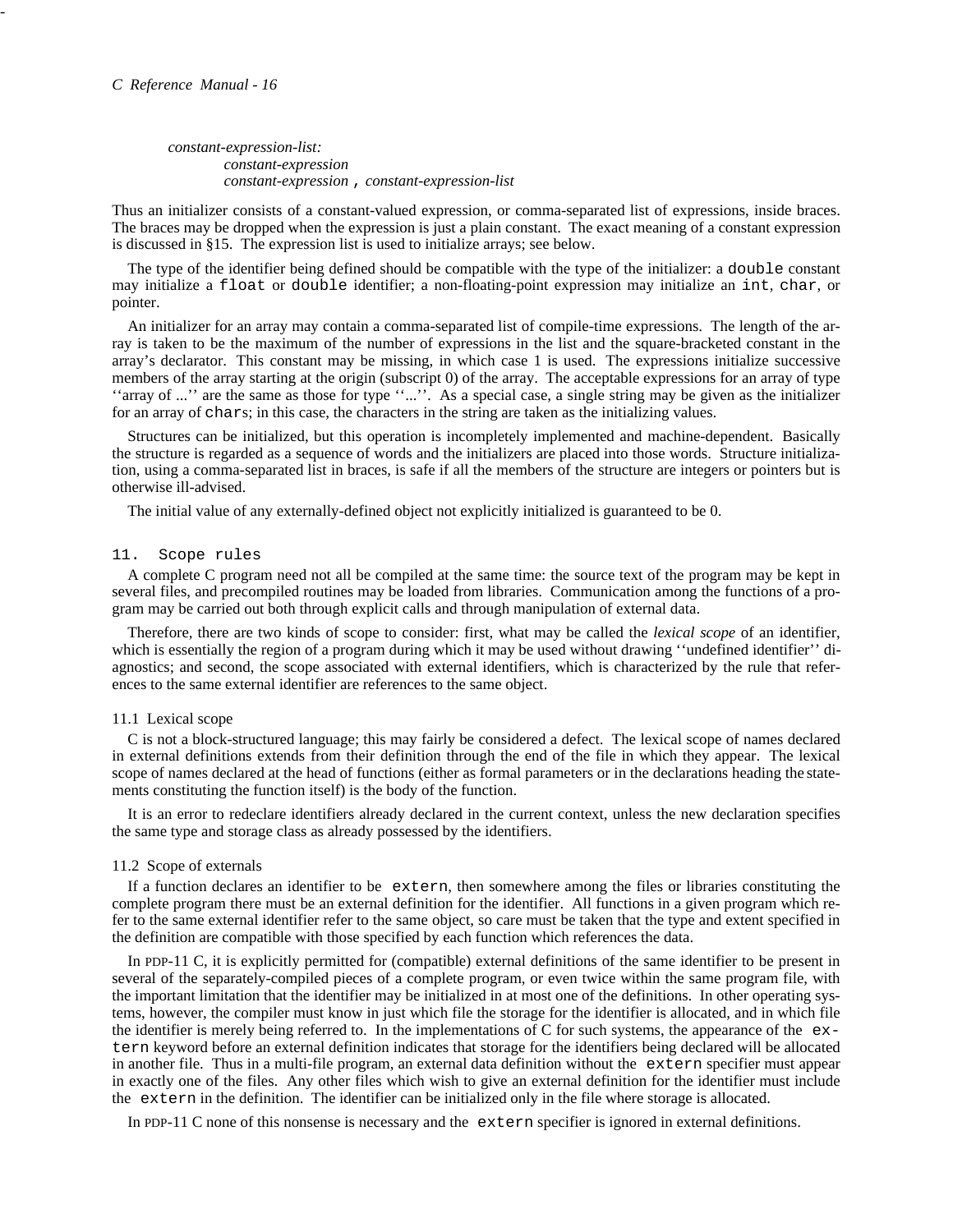## 12. Compiler control lines

When a line of a C program begins with the character #, it is interpreted not by the compiler itself, but by a preprocessor which is capable of replacing instances of given identifiers with arbitrary token-strings and of inserting named files into the source program. In order to cause this preprocessor to be invoked, it is necessary that the very first line of the program begin with #. Since null lines are ignored by the preprocessor, this line need contain no other information.

#### 12.1 Token replacement

-

A compiler-control line of the form

## # define *identifier token-string*

(note: no trailing semicolon) causes the preprocessor to replace subsequent instances of the identifier with the given string of tokens (except within compiler control lines). The replacement token-string has comments removed from it, and it is surrounded with blanks. No rescanning of the replacement string is attempted. This facility is most valuable for definition of ''manifest constants'', as in

# define tabsize 100 . . . int table[tabsize];

#### 12.2 File inclusion

Large C programs often contain many external data definitions. Since the lexical scope of external definitions extends to the end of the program file, it is good practice to put all the external definitions for data at the start of the program file, so that the functions defined within the file need not repeat tedious and error-prone declarations for each external identifier they use. It is also useful to put a heavily used structure definition at the start and use its structure tag to declare the auto pointers to the structure used within functions. To further exploit this technique when a large C program consists of several files, a compiler control line of the form

# include "*filename* "

results in the replacement of that line by the entire contents of the file *filename*.

#### 13. Implicit declarations

It is not always necessary to specify both the storage class and the type of identifiers in a declaration. Sometimes the storage class is supplied by the context: in external definitions, and in declarations of formal parameters and structure members. In a declaration inside a function, if a storage class but no type is given, the identifier is assumed to be int; if a type but no storage class is indicated, the identifier is assumed to be auto. An exception to the latter rule is made for functions, since auto functions are meaningless (C being incapable of compiling code into the stack). If the type of an identifier is ''function returning ...'', it is implicitly declared to be extern.

In an expression, an identifier followed by ( and not currently declared is contextually declared to be ''function returning int''.

Undefined identifiers not followed by ( are assumed to be labels which will be defined later in the function. (Since a label is not an lvalue, this accounts for the ''Lvalue required'' error message sometimes noticed when an undeclared identifier is used.) Naturally, appearance of an identifier as a label declares it as such.

For some purposes it is best to consider formal parameters as belonging to their own storage class. In practice, C treats parameters as if they were automatic (except that, as mentioned above, formal parameter arrays and floats are treated specially).

#### 14. Types revisited

This section summarizes the operations which can be performed on objects of certain types.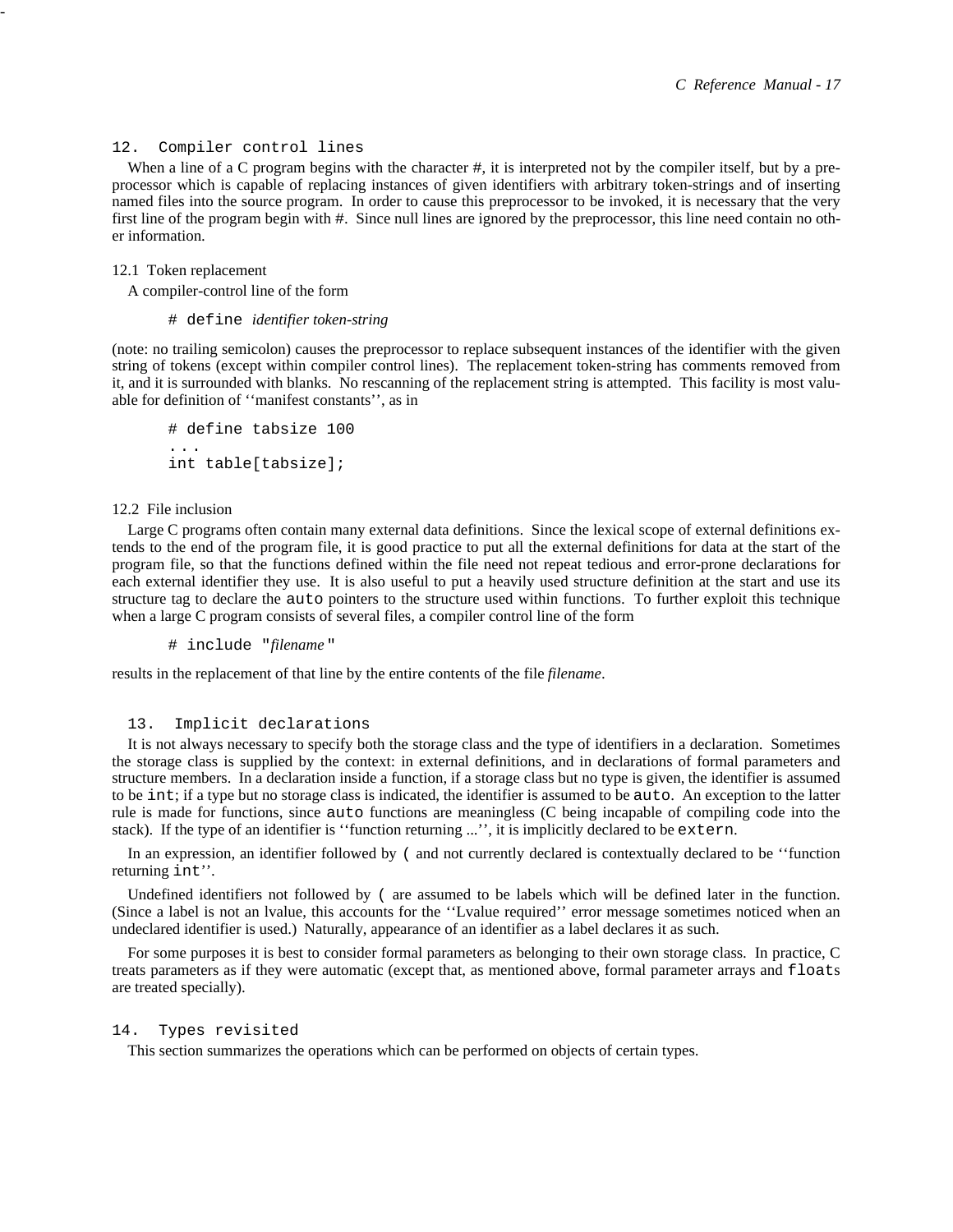### 14.1 Structures

-

There are only two things that can be done with a structure: pick out one of its members (by means of the . or −> operators); or take its address (by unary &). Other operations, such as assigning from or to it or passing it as a parameter, draw an error message. In the future, it is expected that these operations, but not necessarily others, will be allowed.

## 14.2 Functions

There are only two things that can be done with a function: call it, or take its address. If the name of a function appears in an expression not in the function-name position of a call, a pointer to the function is generated. Thus, to pass one function to another, one might say

int f( ); ...  $g(f);$ 

Then the definition of *g* might read

```
g ( funcp )
int (*funcp) ( );
{
        . . .
       (*funcp) ( );
        . . .
}
```
Notice that *f* was declared explicitly in the calling routine since its first appearance was not followed by (.

# 14.3 Arrays, pointers, and subscripting

Every time an identifier of array type appears in an expression, it is converted into a pointer to the first member of the array. Because of this conversion, arrays are not lvalues. By definition, the subscript operator [ ] is interpreted in such a way that "E1[E2]" is identical to " $*((E1)+(E2))$ ". Because of the conversion rules which apply to +, if E1 is an array and E2 an integer, then E1[E2] refers to the E2-th member of E1. Therefore, despite its asymmetric appearance, subscripting is a commutative operation.

A consistent rule is followed in the case of multi-dimensional arrays. If E is an *n* -dimensional array of rank  $i \times j \times \ldots \times k$ , then E appearing in an expression is converted to a pointer to an  $(n-1)$ -dimensional array with rank  $j \times \ldots \times k$ . If the  $*$  operator, either explicitly or implicitly as a result of subscripting, is applied to this pointer, the result is the pointed-to (*n*−1)-dimensional array, which itself is immediately converted into a pointer.

For example, consider

int x[3][5];

Here *x* is a  $3\times5$  array of integers. When *x* appears in an expression, it is converted to a pointer to (the first of three) 5-membered arrays of integers. In the expression " $x[i]$ ", which is equivalent to " $*(x+i)$ ", *x* is first converted to a pointer as described; then *i* is converted to the type of *x*, which involves multiplying *i* by the length the object to which the pointer points, namely 5 integer objects. The results are added and indirection applied to yield an array (of 5 integers) which in turn is converted to a pointer to the first of the integers. If there is another subscript the same argument applies again; this time the result is an integer.

It follows from all this that arrays in C are stored row-wise (last subscript varies fastest) and that the first subscript in the declaration helps determine the amount of storage consumed by an array but plays no other part in subscript calculations.

## 14.4 Labels

Labels do not have a type of their own; they are treated as having type ''array of int''. Label variables should be declared ''pointer to int''; before execution of a goto referring to the variable, a label (or an expression deriving from a label) should be assigned to the variable.

Label variables are a bad idea in general; the switch statement makes them almost always unnecessary.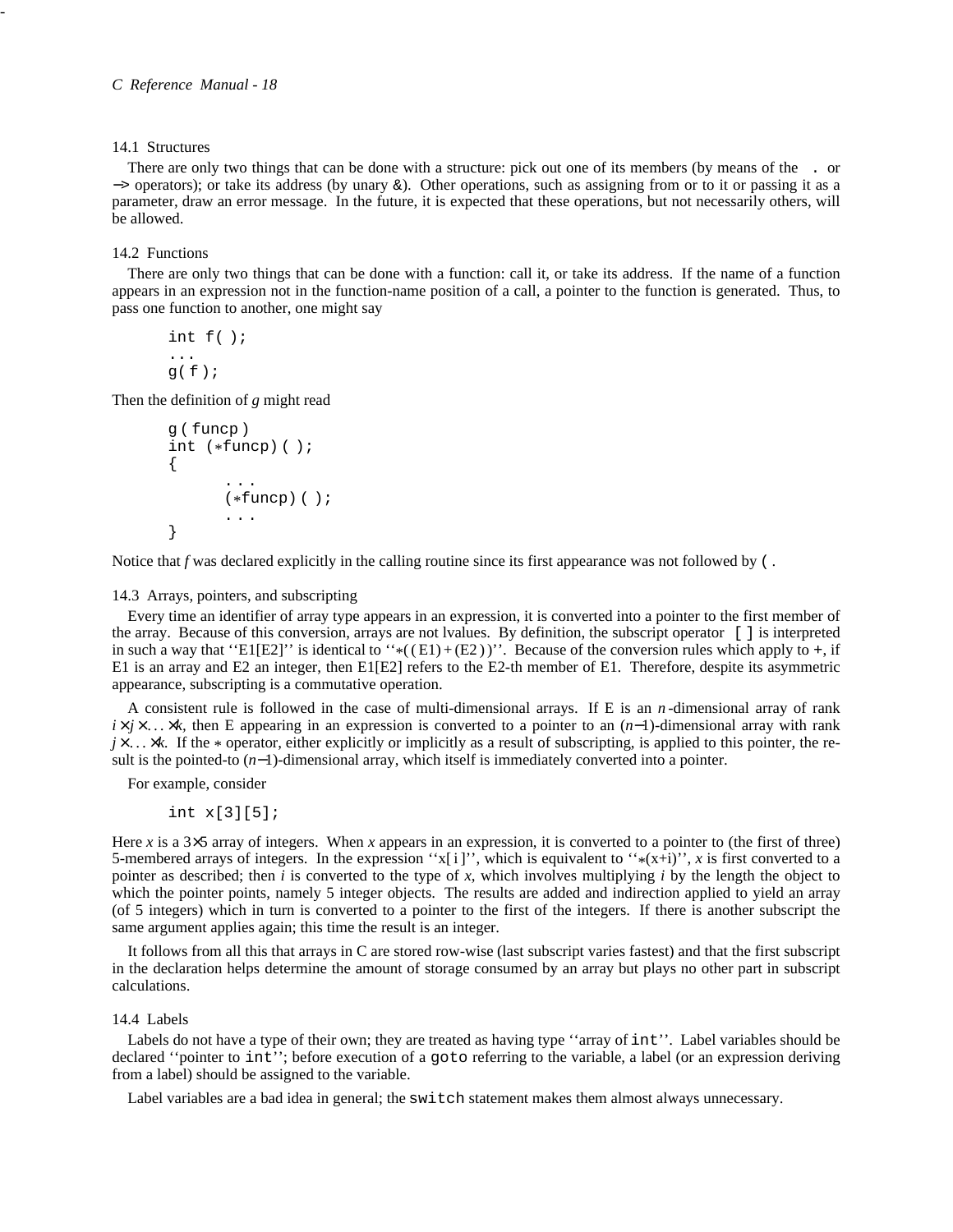#### 15. Constant expressions

In several places C requires expressions which evaluate to a constant: after case, as array bounds, and in initializers. In the first two cases, the expression can involve only integer constants, character constants, and sizeof expressions, possibly connected by the binary operators

*+* − \* */ % &* | *ˆ << >>*

or by the unary operators

− *˜*

-

Parentheses can be used for grouping, but not for function calls.

A bit more latitude is permitted for initializers; besides constant expressions as discussed above, one can also apply the unary & operator to external scalars, and to external arrays subscripted with a constant expression. The unary & can also be applied implicitly by appearance of unsubscripted external arrays. The rule here is that initializers must evaluate either to a constant or to the address of an external identifier plus or minus a constant.

## 16. Examples.

These examples are intended to illustrate some typical C constructions as well as a serviceable style of writing C programs.

#### 16.1 Inner product

This function returns the inner product of its array arguments.

```
double inner ( v1, v2, n )
double v1 [ ] , v2 [ ] ;
{
      double sum ;
      int i ;
      sum = 0.0;
      for (i=0; i \le n; i++)sum = + v1[i] * v2[i];return ( sum ) ;
}
```

```
The following version is somewhat more efficient, but perhaps a little less clear. It uses the facts that parameter ar-
rays are really pointers, and that all parameters are passed by value.
```

```
double inner ( v1, v2, n )
double *v1, *v2 ;
{
      double sum ;
      sum = 0.0;
      while (n-)
             sum =+ *v1++ * *v2++;
      return ( sum ) ;
}
```
The declarations for the parameters are really exactly the same as in the last example. In the first case array declarations ''[ ]'' were given to emphasize that the parameters would be referred to as arrays; in the second, pointer declarations were given because the indirection operator and ++ were used.

#### 16.2 Tree and character processing

Here is a complete C program ( courtesy of R. Haight) which reads a document and produces an alphabetized list of words found therein together with the number of occurrences of each word. The method keeps a binary tree of words such that the left descendant tree for each word has all the words lexicographically smaller than the given word, and the right descendant has all the larger words. Both the insertion and the printing routine are recursive.

The program calls the library routines *getchar* to pick up characters and *exit* to terminate execution. *Printf* is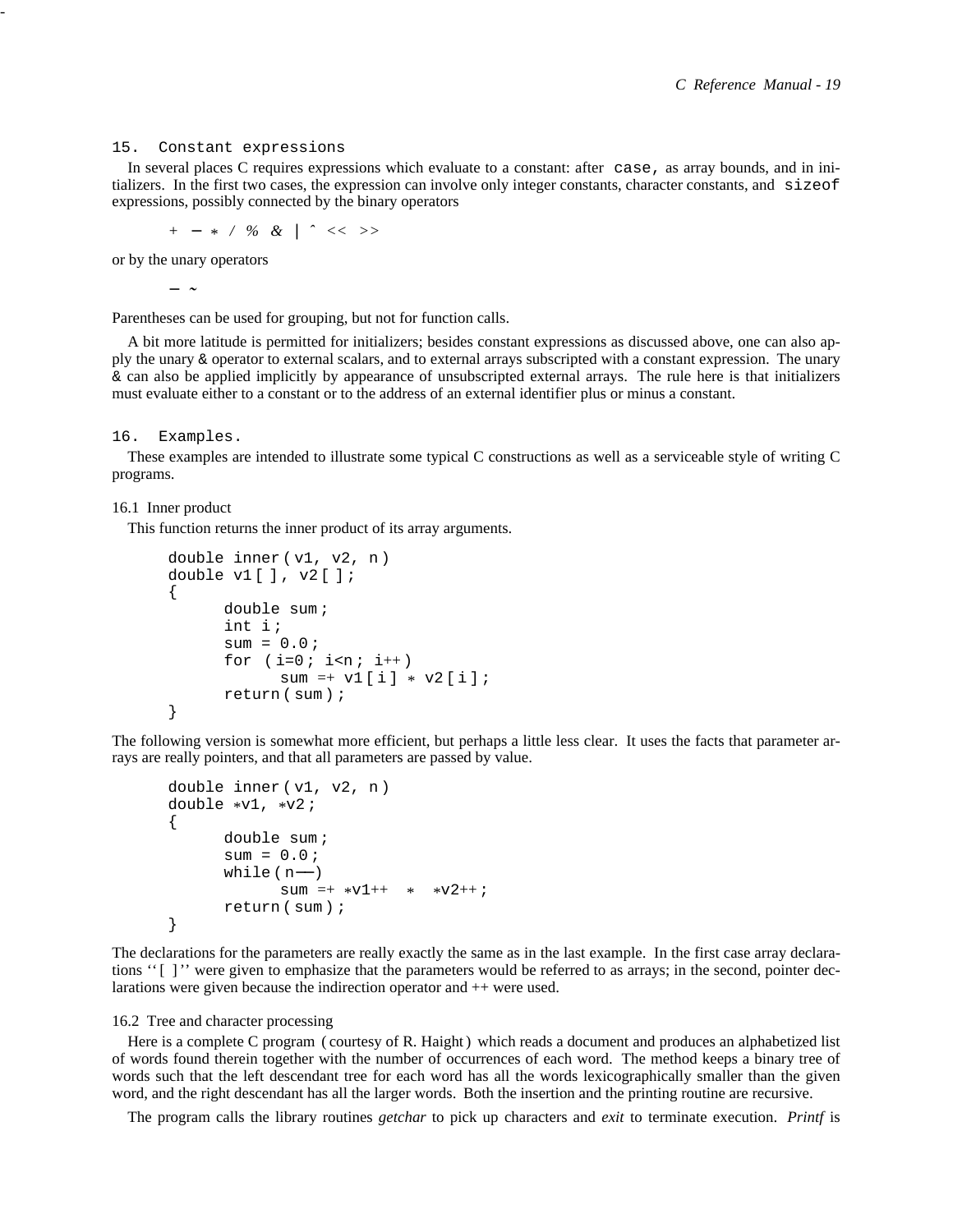called to print the results according to a format string. A version of *printf* is given below ( §16.3 ).

Because all the external definitions for data are given at the top, no extern declarations are necessary within the functions. To stay within the rules, a type declaration is given for each non-integer function when the function is used before it is defined. However, since all such functions return pointers which are simply assigned to other pointers, no actual harm would result from leaving out the declarations; the supposedly int function values would be assigned without error or complaint.

```
# define nwords 100 \# number of different words */<br># define wsize 20 \# max chars per word */
# define wsize 20 \rightarrow /* max chars per word */<br>struct tnode { \rightarrow /* the basic structure *
                                                                  /* the basic structure */char tword [ wsize ] ;
           int count ;
           struct tnode *left ;
           struct tnode *right;
} ;
struct tnode space [nwords ]; \begin{array}{ccc} \n  & \text{if } \\
 * & \text{if } \\
 * & \text{where } \\
 * & \text{where } \\
 * & \text{where } \\
 * & \text{where } \\
 * & \text{where } \\
 * & \text{where } \\
 * & \text{where } \\
 * & \text{where } \\
 * & \text{where } \\
 * & \text{where } \\
 * & \text{where } \\
 * & \text{where } \\
 * & \text{where } \\
 * & \text{where } \\
 * & \text{where } \\
 * & \text{where } \\
 * & \text{where } \\
 * & \text{where } \\
 * & \text{where } \\
 * & \text{where } \\
 * & \text{where/* number of remaining slots */<br>/* next available slot */
struct tnode *spacep space; <br>struct tnode *freep; <br>/* free list */
struct tnode *freep;
/*
 * The main routine reads words until end-of-file ( ´\0´ returned from "getchar" )
 * "tree" is called to sort each word into the tree.
 */
main ( )
{
           struct tnode *top, *tree ( ) ;
           char c, word [ wsize ] ;
           int i ;
           i = top = 0;while ( c=getchar ( ) )
                      \begin{array}{ccc} \texttt{if} & (\texttt{``a'} < = c \texttt{ && c} < = \texttt{``z'} \texttt{)} \end{array} \begin{array}{ccc} \texttt{if} & \texttt{``A'} < = c \texttt{ && c} \texttt{ < = \texttt{``Z'} \texttt{)} \end{array} \begin{array}{ccc} \texttt{if} & \texttt{if} & \texttt{if} & \texttt{if} & \texttt{if} \texttt{if} & \texttt{if} \texttt{if} \texttt{if} \texttt{if} \texttt{if} \texttt{if} \texttt{if} \textif ( i<wsize−1 )
                                            word [i++] = c;
                      } else
                                 if (i) {
                                            word [i++] = '0';
                                            top = tree (top, word) ;
                                            i = 0;}
           tprint ( top ) ;
}
/*
 * The central routine. If the subtree pointer is null, allocate a new node for it.
 * If the new word and the node´s word are the same, increase the node´s count.
 * Otherwise, recursively sort the word into the left or right subtree according
 * as the argument word is less or greater than the node´s word.
 */
struct tnode *tree ( p, word )
struct tnode *p ;
char word [ ] ;
{
           struct tnode *alloc ( ) ;
           int cond ;
           /* Is pointer null? */
           if (p == 0) {
                      p =alloc();
```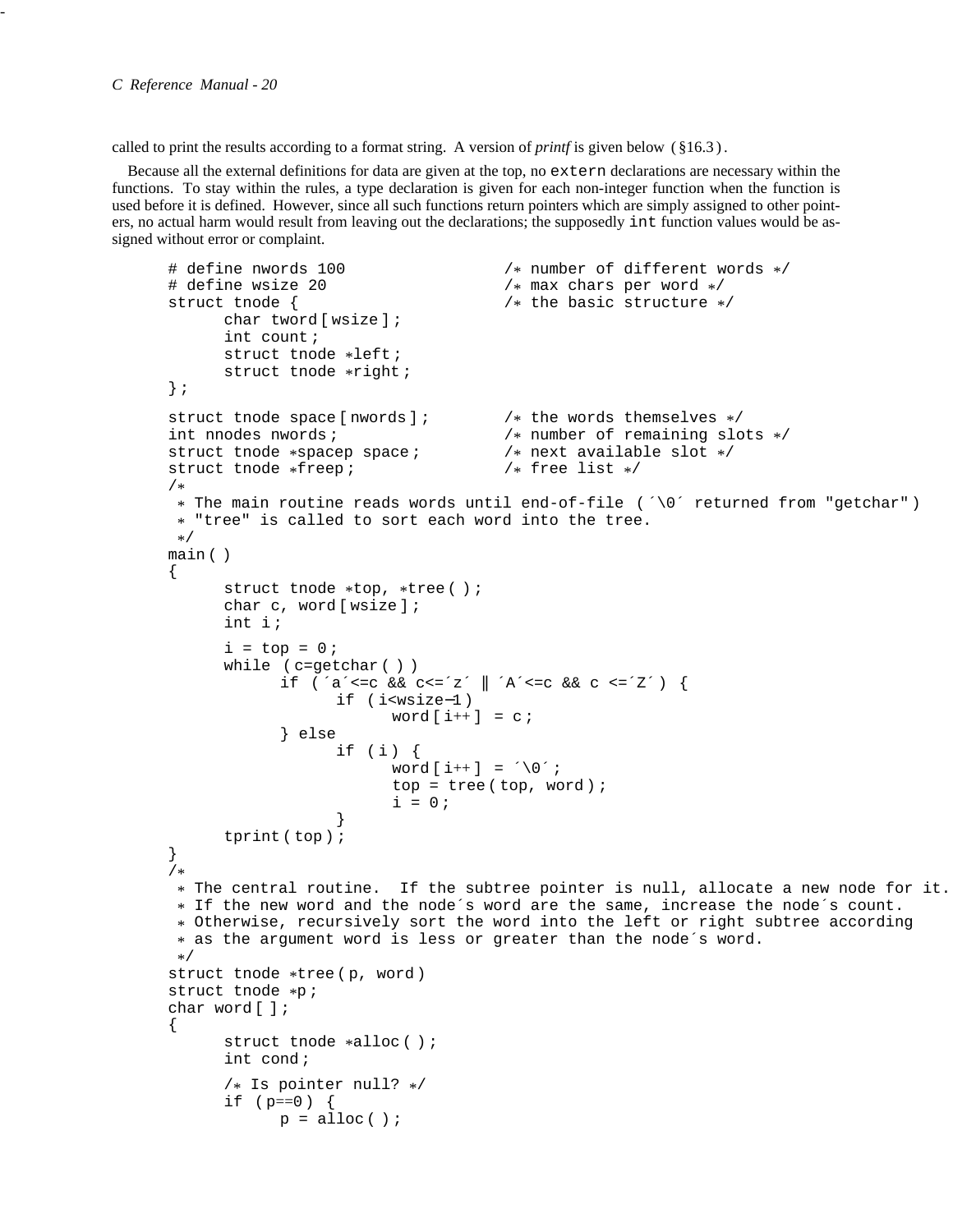```
copy ( word, p−>tword ) ;
             p \rightarrow count = 1;
             p \rightarrowright = p \rightarrowleft = 0;
             return ( p ) ;
      }
      /* Is word repeated? */
      if ( ( cond=compar ( p->tword, word ) ) == 0 ) {
             p−>count++ ;
             return ( p ) ;
      }
      /* Sort into left or right */
      if (cond<0)p−>left = tree ( p−>left, word ) ;
      else
             p−>right = tree ( p−>right, word ) ;
      return ( p ) ;
}
/*
* Print the tree by printing the left subtree, the given node, and the right subtre
*/
tprint ( p )
struct tnode *p ;
{
      while (p) {
             tprint ( p−>left ) ;
             printf ( "%d: %s\n", p−>count, p−>tword ) ;
             p = p \rightarrow right;
      }
}
/*
* String comparison: return number ( >, =, < ) 0
* according as sl (>, =, <) sl.
*/
compar(s1, s2)char *sl, *sl;
\left\{ \right.int c1, c2;while ( (c1 = *s1++) == (c2 = *s2++) )
             if (c1==')0')return ( 0 ) ;
      return ( c2−c1 ) ;
}
/*
* String copy: copy s1 into s2 until the null
* character appears.
*/
copy ( s1, s2 )
char *sl, *sl;
{
      while (*s2++ = *s1++);
}
/*
* Node allocation: return pointer to a free node.
* Bomb out when all are gone. Just for fun, there
* is a mechanism for using nodes that have been
* freed, even though no one here calls "free."
*/
struct tnode *alloc ( )
```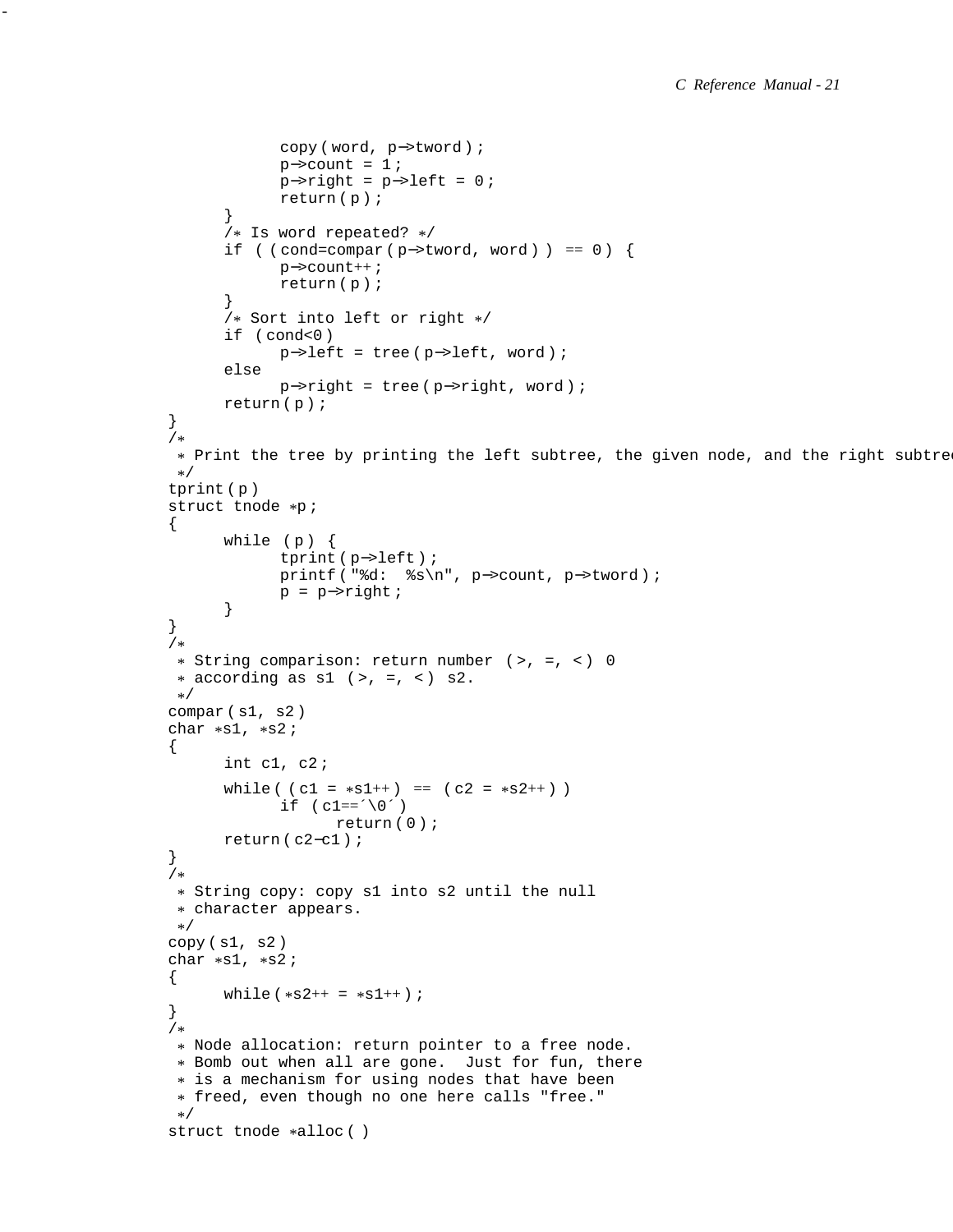```
{
      struct tnode *t ;
      if ( freep ) {
             t = freep;
             freep = freep−>left ;
             return ( t ) ;
      }
      if (-nnodes < 0) {
             printf ( "Out of space\n" ) ;
             exit() ;
      }
      return ( spacep++ ) ;
}
/*
* The uncalled routine which puts a node on the free list.
*/
free ( p )
struct tnode *p ;
{
      p−>left = freep ;
      freep = pi;
}
```
To illustrate a slightly different technique of handling the same problem, we will repeat fragments of this example with the tree nodes treated explicitly as members of an array. The fundamental change is to deal with the subscript of the array member under discussion, instead of a pointer to it. The struct declaration becomes

```
struct tnode {
      char tword [ wsize ] ;
      int count;
      int left;
      int right;
};
```
and *alloc* becomes

```
alloc ( )
{
      int t;
      t = ––nnodes;
      if (t < = 0) {
             printf ( "Out of space\n" ) ;
             exit()}
      return ( t ) ;
}
```
The *free* stuff has disappeared because if we deal with exclusively with subscripts some sort of map has to be kept, which is too much trouble.

Now the *tree* routine returns a subscript also, and it becomes:

```
tree ( p, word )
char word [ ] ;
{
      int cond;
       if (p == 0) {
             p =alloc();
             copy ( word, space [ p ] .tword ) ;
```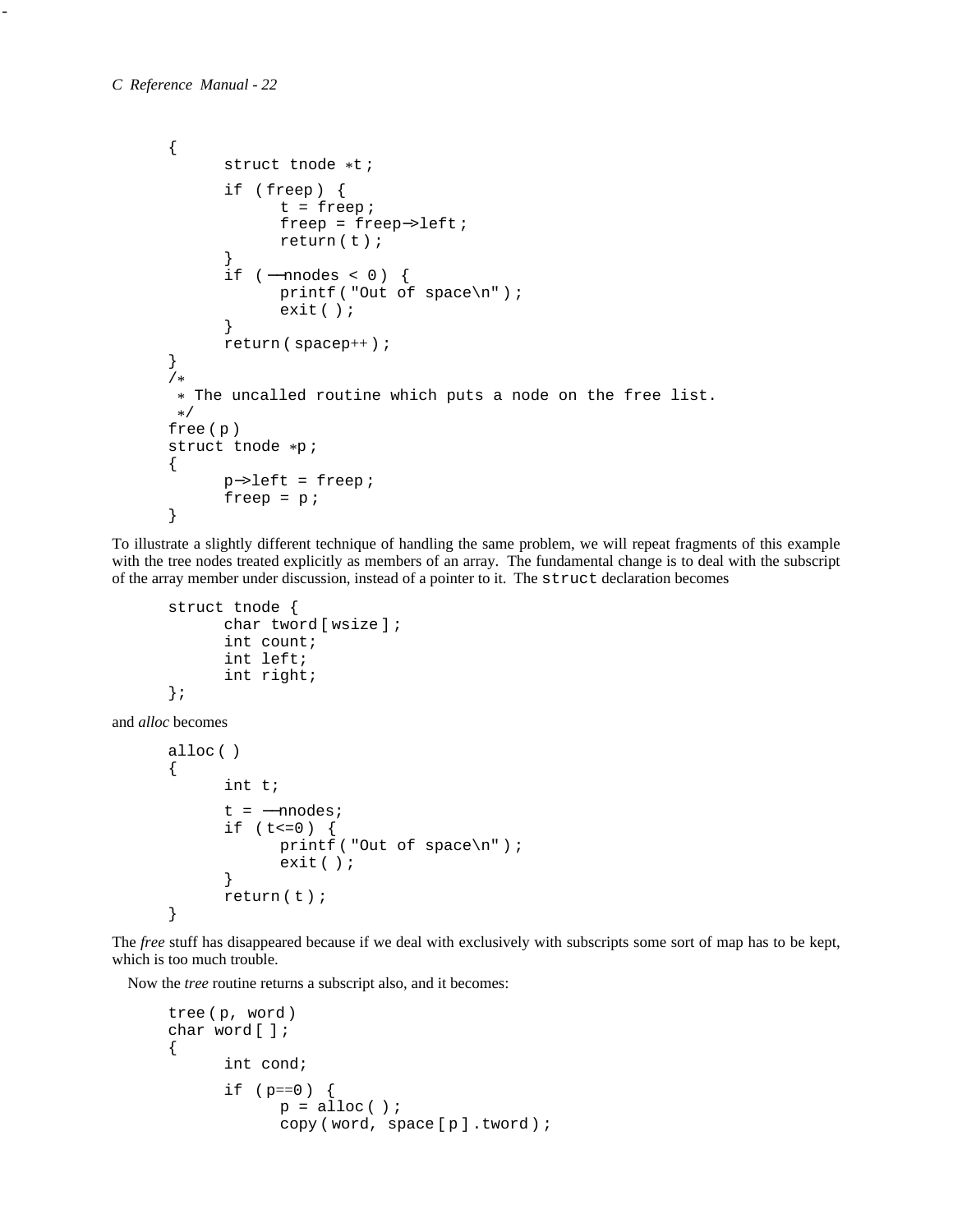```
space [ p ].count = 1;
       space [ p ] .right = space [ p ] .left = 0;return ( p ) ;
}
if ( \text{cond=compar} ( \text{space} [ p ] .tword, word ) ) = 0 ) {
       space [p].count++;
       return ( p ) ;
}
if (cond<0)space [ p ].left = tree (space [p].left, word);
else
       space [ p ] . right = tree ( space [ p ] . right, word );
return ( p ) ;
```
The other routines are changed similarly. It must be pointed out that this version is noticeably less efficient than the first because of the multiplications which must be done to compute an offset in *space* corresponding to the subscripts.

The observation that subscripts (like "a[i]") are less efficient than pointer indirection (like "\*ap") holds true independently of whether or not structures are involved. There are of course many situations where subscripts are indispensable, and others where the loss in efficiency is worth a gain in clarity.

## 16.3 Formatted output

}

-

Here is a simplified version of the *printf* routine, which is available in the C library. It accepts a string ( character array ) as first argument, and prints subsequent arguments according to specifications contained in this format string. Most characters in the string are simply copied to the output; two-character sequences beginning with ''%'' specify that the next argument should be printed in a style as follows:

| % $d$ | decimal number                                                  |
|-------|-----------------------------------------------------------------|
| %     | octal number                                                    |
| %c    | ASCII character, or 2 characters if upper character is not null |
| %s    | string (null-terminated array of characters)                    |
| % $f$ | floating-point number                                           |

The actual parameters for each function call are laid out contiguously in increasing storage locations; therefore, a function with a variable number of arguments may take the address of (say ) its first argument, and access the remaining arguments by use of subscripting (regarding the arguments as an array ) or by indirection combined with pointer incrementation.

If in such a situation the arguments have mixed types, or if in general one wishes to insist that an lvalue should be treated as having a given type, then struct declarations like those illustrated below will be useful. It should be evident, though, that such techniques are implementation dependent.

*Printf* depends as well on the fact that char and float arguments are widened respectively to int and double, so there are effectively only two sizes of arguments to deal with. *Printf* calls the library routines *putchar* to write out single characters and *ftoa* to dispose of floating-point numbers.

```
printf ( fmt, args )
char fmt [ ] ;
{
      char *s ;
      struct \{char*{charpp} : \}struct { double *doublep ; };
      int *ap, x, c;ap = \text{2} \arcsin i /* argument pointer */
      for ( ; ; ) {
             while ( (c = *fmt++) != ´%´) {
                    if ( c == \hat{ }}0^{\hat{ }})
                           return ;
```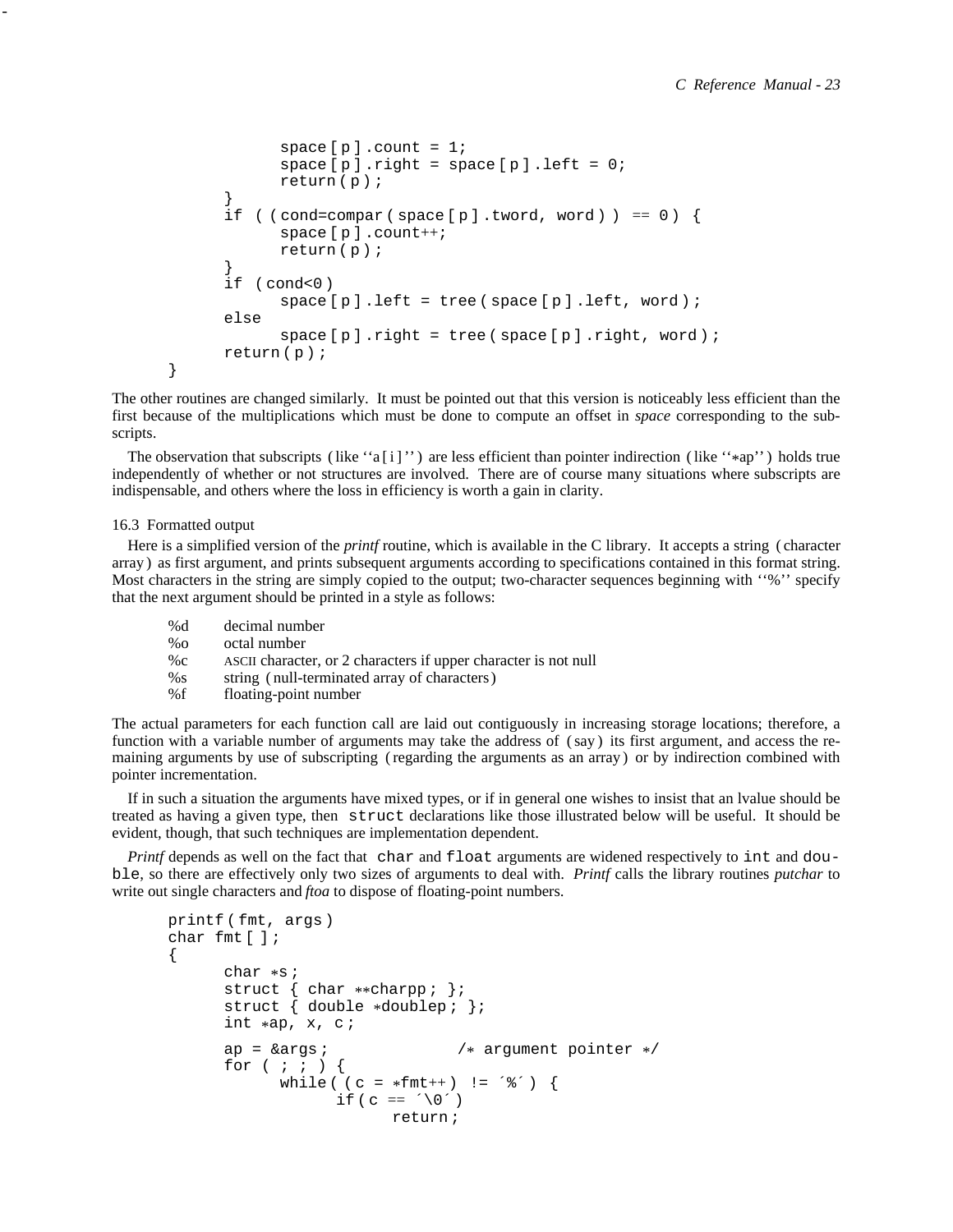}

-

```
putchar ( c ) ;
             }
             switch (c = *fmt++) {
             /* decimal */
             case ´d ´:
                   x = *ap++;if (x < 0) {
                          x = -x ;
                          if (x < 0) { /* is - infinity */
                                 printf ( "−32768" ) ;
                                 continue ;
                           }
                          putchar (-);
                    }
                    printd ( x ) ;
                    continue ;
             /* octal */case ´o´:
                   printo ( *ap++ ) ;
                   continue ;
             /* float, double */
             case ´f ´:
                    /* let ftoa do the real work */
                    ftoa ( *ap.doublep++ ) ;
                    continue ;
             /* character */
             case ´c´:
                   putchar ( *ap++ ) ;
                   continue ;
             /* string */
             case ´s´:
                    s = *ap.charAtpp++;while (c = *s++)
                          putchar ( c ) ;
                    continue ;
             }
             putchar ( c ) ;
       }
}
/*
 * Print n in decimal ; n must be non-negative
 */
printd ( n )
{
      int a ;
      if (a=n/10)printd ( a ) ;
      putchar ( n%10 + ´0´ ) ;
}
/*
* Print n in octal, with exactly 1 leading 0
*/
printo ( n )
{
      if ( n )
             printo ( ( n>>3 ) &017777 ) ;
      putchar ( ( n&07 ) +´0´ ) ;
```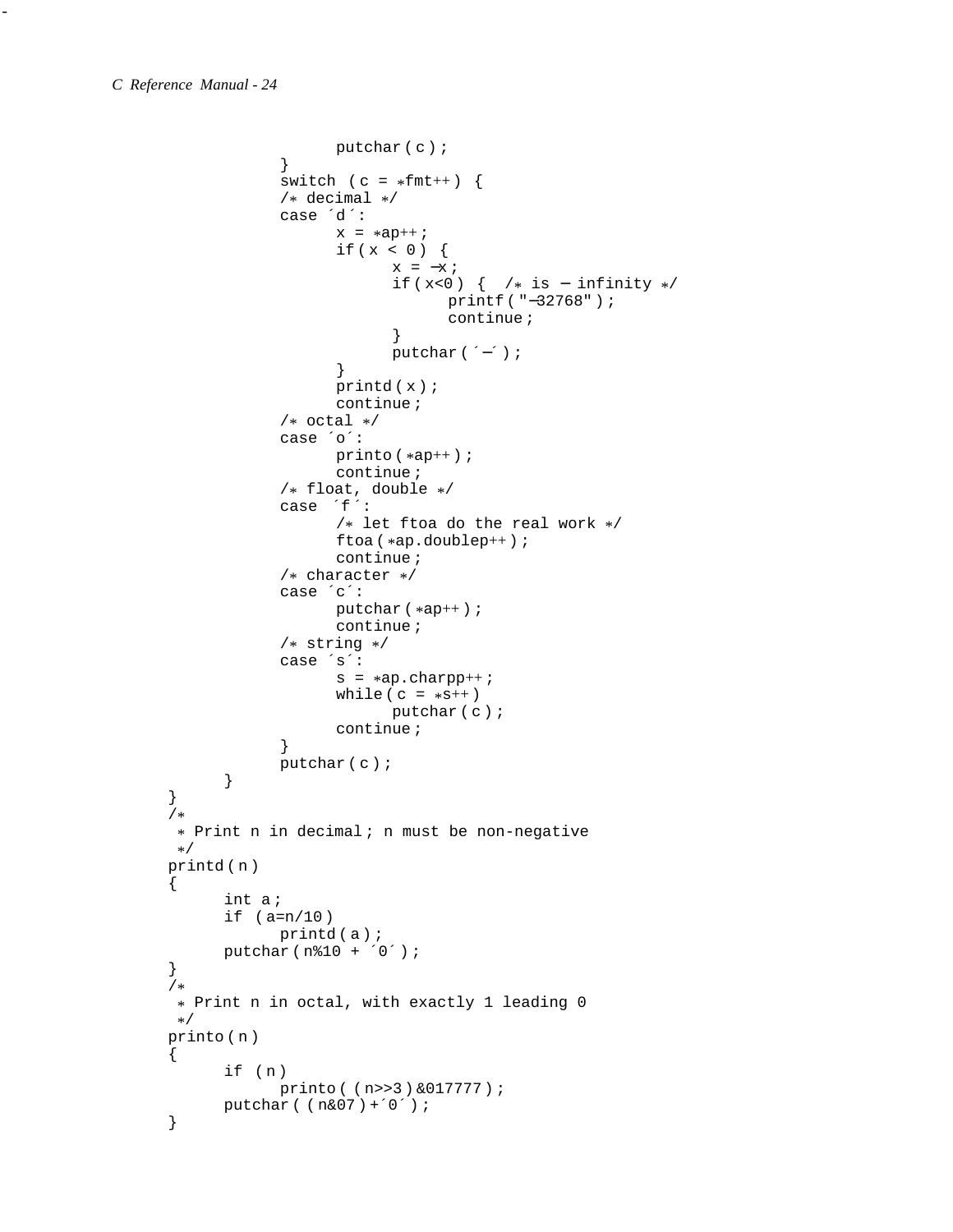## REFERENCES

- 1. Johnson, S. C., and Kernighan, B. W. ''The Programming Language B.'' Comp. Sci. Tech. Rep. #8., Bell Laboratories, 1972.
- 2. Ritchie, D. M., and Thompson, K. L. ''The UNIX Time-sharing System.'' C. ACM 7, 17, July, 1974, pp. 365-375.
- 3. Peterson, T. G., and Lesk, M. E. ''A User's Guide to the C Language on the IBM 370.'' Internal Memorandum, Bell Laboratories, 1974.
- 4. Thompson, K. L., and Ritchie, D. M. *UNIX Programmer's Manual.* Bell Laboratories, 1973.

-

- 5. Lesk, M. E., and Barres, B. A. ''The GCOS C Library.'' Internal memorandum, Bell Laboratories, 1974.
- 6. Kernighan, B. W. ''Programming in C− A Tutorial.'' Unpublished internal memorandum, Bell Laboratories, 1974.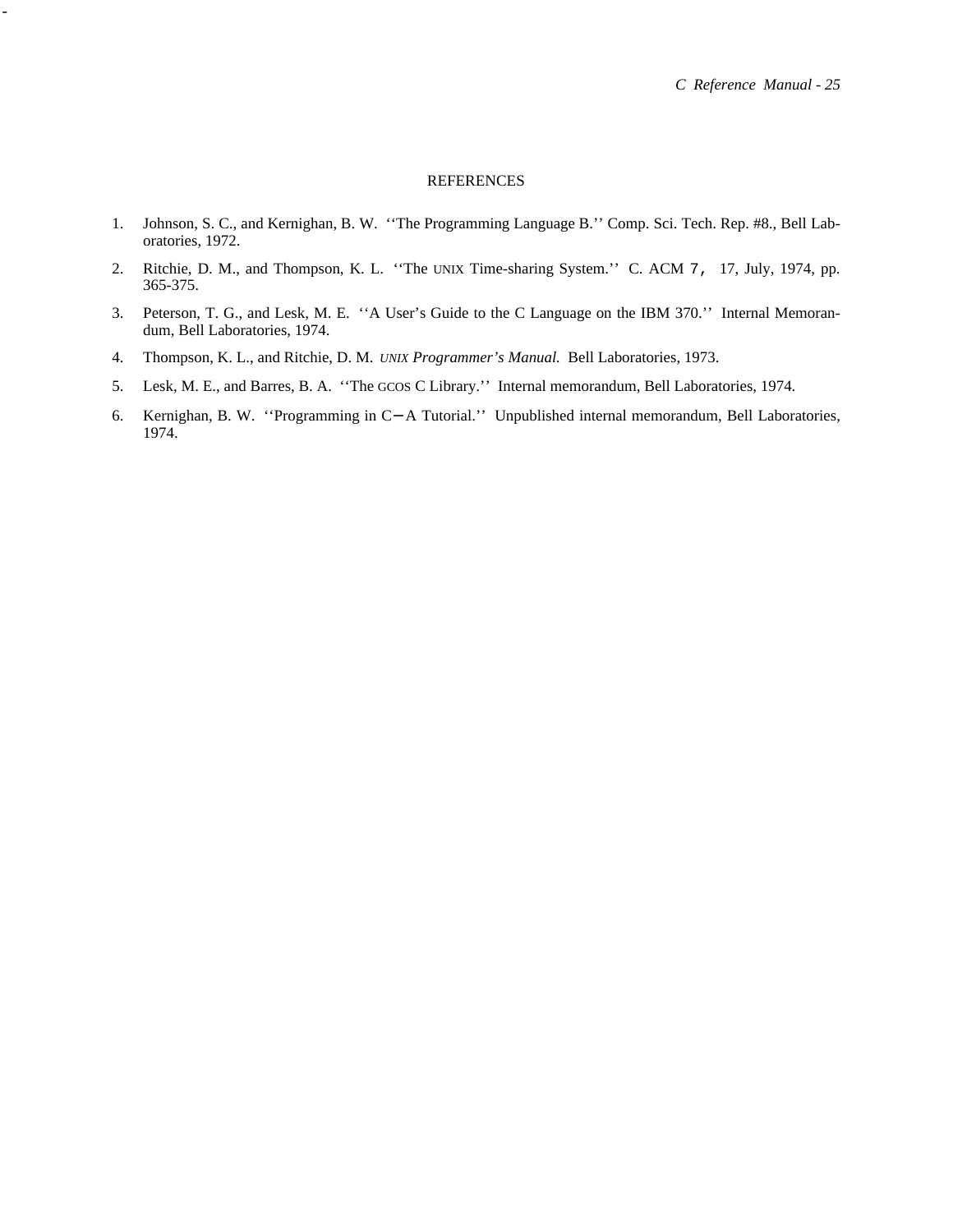# APPENDIX 1

# Syntax Summary

## 1. Expressions.

# *expression:*

*primary* \* *expression* & *expression* − *expression* ! *expression ˜ expression* ++ *lvalue* −− *lvalue lvalue* ++ *lvalue* −− sizeof *expression expression binop expression expression* ? *expression* : *expression lvalue asgnop expression expression* , *expression*

#### *primary:*

*identifier constant string* ( *expression* ) *primary* ( *expression-listopt* ) *primary* [ *expression* ] *lvalue* . *identifier primary* > *identifier*

# *lvalue:*

*identifier primary* [ *expression* ] *lvalue* . *identifier primary* > *identifier* \* *expression* ( *lvalue* )

The primary-expression operators

 $( ) \qquad [ \qquad ] \qquad , \qquad \quad >$ 

have highest priority and group left-to-right. The unary operators

 $\& - \quad ! \quad \sim \quad ++ - \text{ size of }$ 

have priority below the primary operators but higher than any binary operator, and group right-to-left. Binary operators and the conditional operator all group left-to-right, and have priority decreasing as indicated:

*binop:* \* / % + −  $\begin{array}{ccc} >> & << \\ < & > \\ < & > \end{array}$  $>$  <= >=  $==$   $!=$ &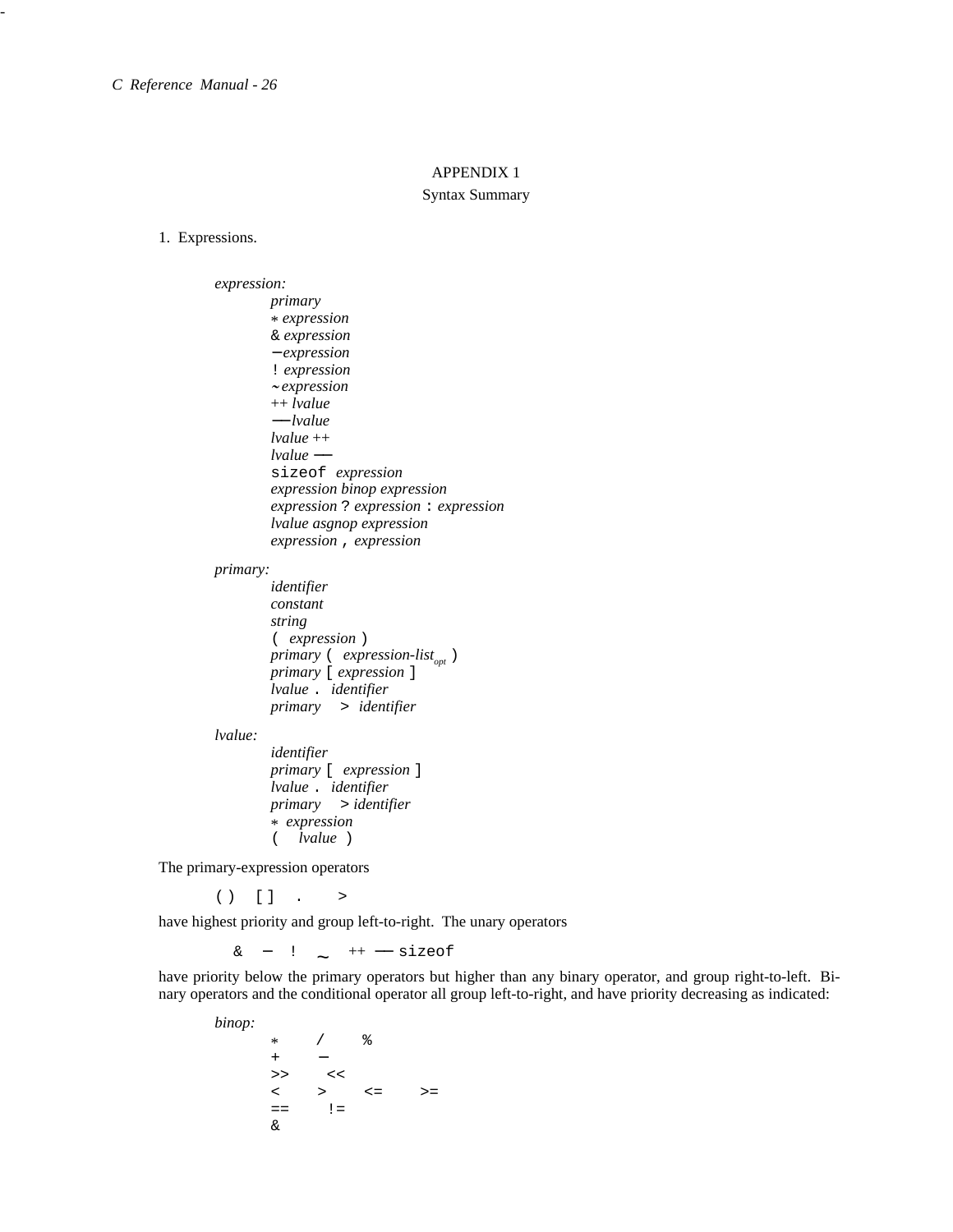$\lambda$  $\overline{1}$ | && || ? :

Assignment operators all have the same priority, and all group right-to-left.

*asgnop:*

= =+ =− =\* =/ =% =>> =<< =& =^ =|

The comma operator has the lowest priority, and groups left-to-right.

2. Declarations.

-

*declaration: decl-specifiers declarator-listopt* ; *decl-specifiers: type-specifier sc-specifier type-specifier sc-specifier sc-specifier type-specifier sc-specifier:* auto static extern register *type-specifier:* int char float double struct { *type-decl-list }* struct *identifier { type-decl-list }* struct *identifier declarator-list: declarator declarator* , *declarator-list declarator: identifier* \* *declarator declarator* ( ) *declarator* [ *constant-expressionopt* ] ( *declarator* ) *type-decl-list: type-declaration type-declaration type-decl-list type-declaration: type-specifier declarator-list* ; 3. Statements. *statement:*

> *expression* ; *{ statement-list }*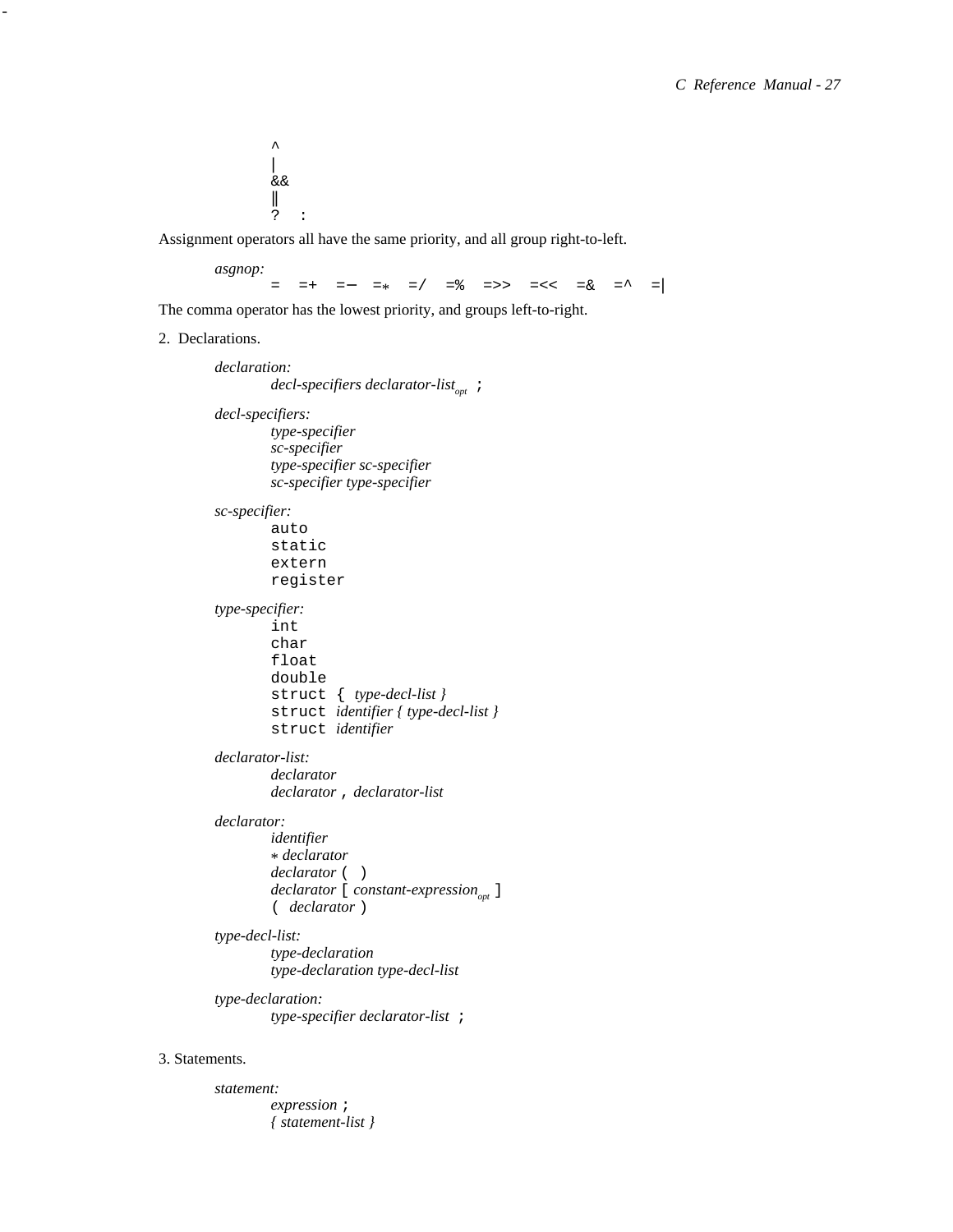```
if ( expression ) statement
                 if ( expression ) statement else statement
                 while ( expression ) statement
                 for ( expression<sub>opt</sub> ; expression<sub>opt</sub> ; expression<sub>opt</sub> ) statement
                 switch ( expression ) statement
                 case constant-expression : statement
                 default : statement
                 break ;
                 continue ;
                 return ;
                 return ( expression ) ;
                 goto expression ;
                 identifier : statement
                  ;
        statement-list:
                 statement
                 statement statement-list
4. External definitions.
        program:
                 external-definition
                 external-definition program
        external-definition:
                 function-definition
                 data-definition
        function-definition:
                 type-specifieropt function-declarator function-body
        function-declarator:
                 declarator ( parameter-listopt )
        parameter-list:
                 identifier
                 identifier , parameter-list
        function-body:
                 type-decl-list function-statement
        function-statement:
                 { declaration-listopt statement-list }
        data-definition:
                 externopt type-specifieropt init-declarator-listopt ;
        init-declarator-list:
                 init-declarator
                 init-declarator , init-declarator-list
        init-declarator:
                 declarator initializeropt
        initializer:
                 constant
```

```
{ constant-expression-list }
```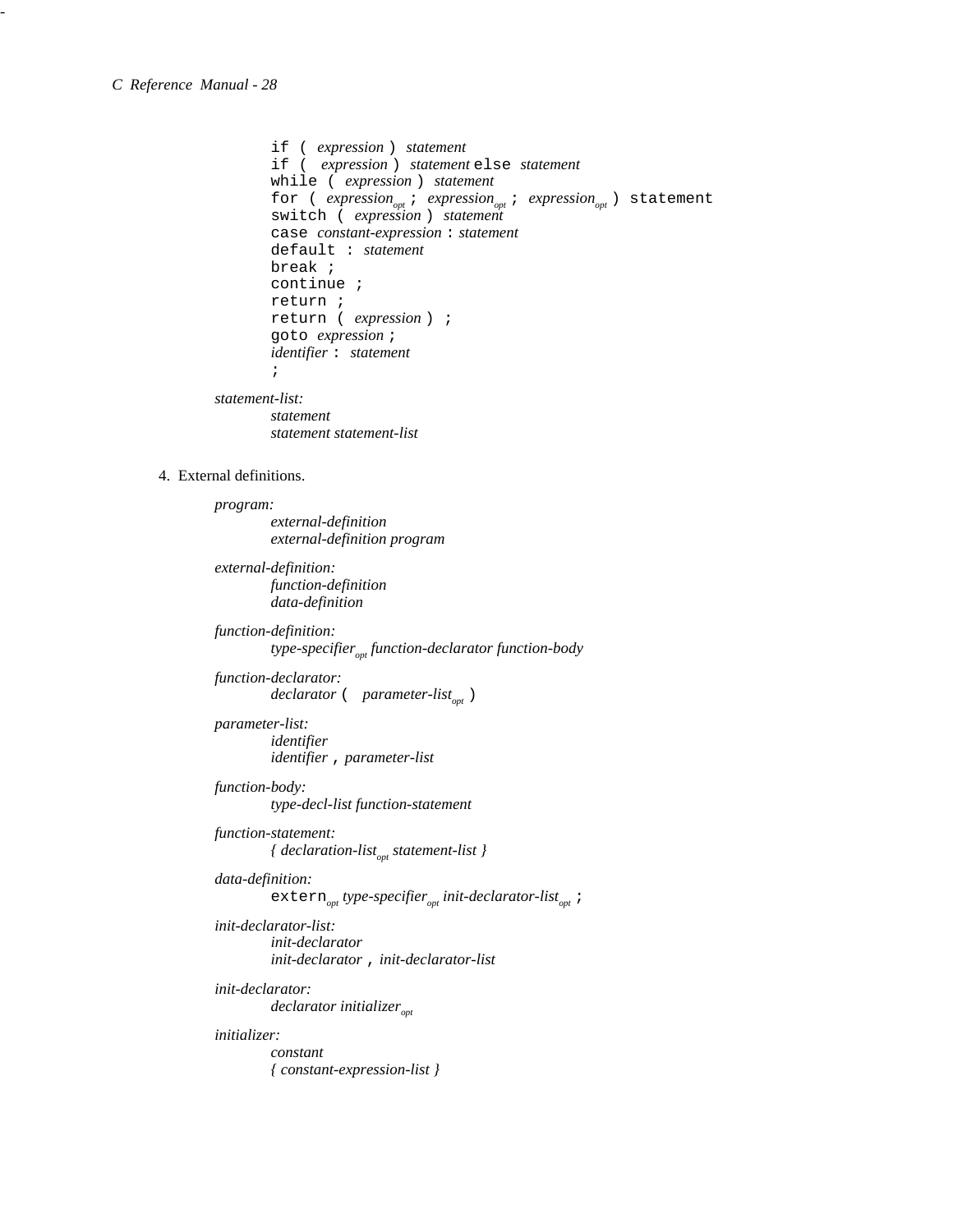*constant-expression-list: constant-expression constant-expression* , *constant-expression-list*

*constant-expression: expression*

# 5. Preprocessor

-

- # define *identifier token-string*
- # include "*filename* "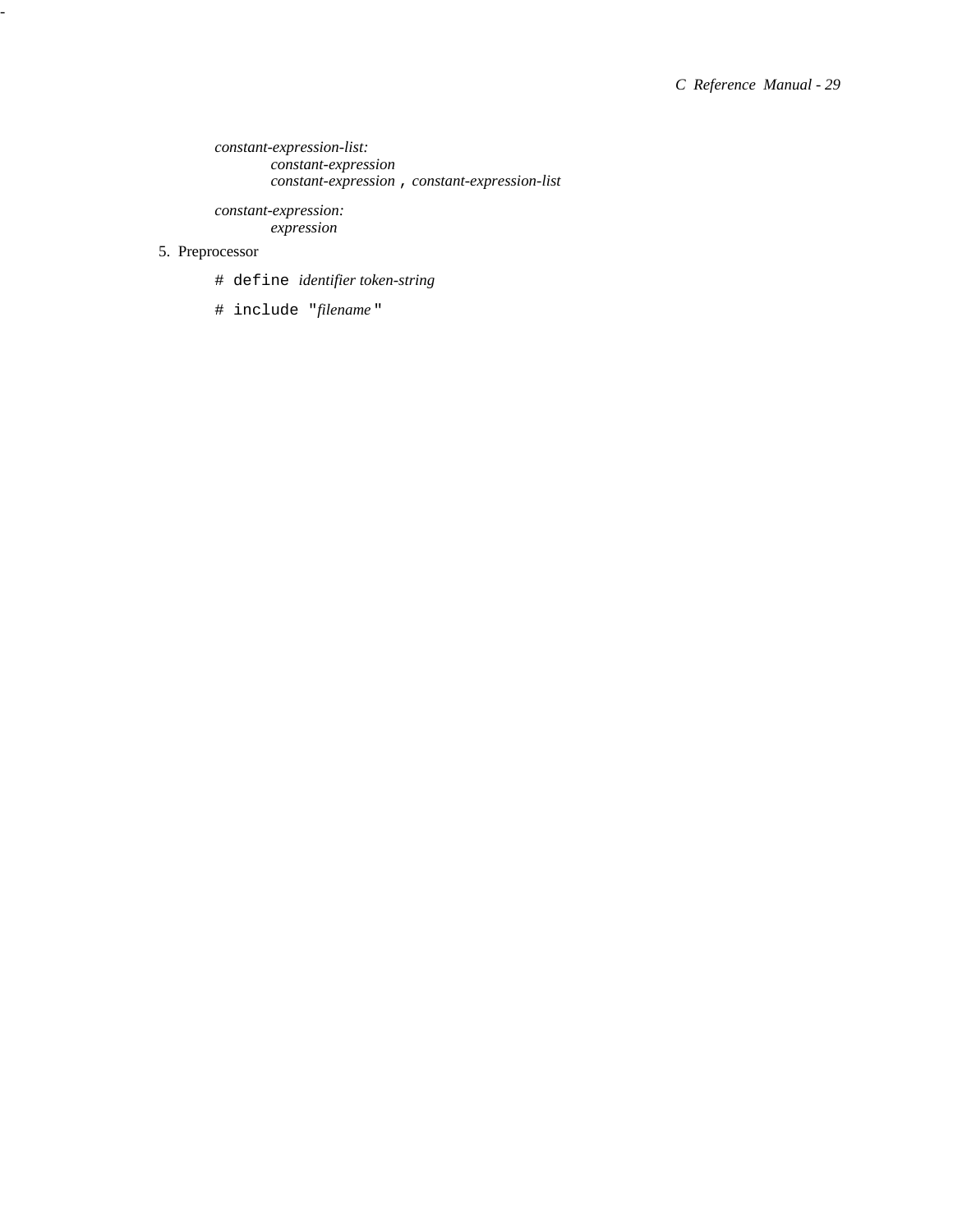# APPENDIX 2

# Implementation Peculiarities

This Appendix briefly summarizes the differences between the implementations of C on the PDP-11 under UNIX and on the HIS 6070 under GCOS; it includes some known bugs in each implementation. Each entry is keyed by an indicator as follows:

- h hard to fix
- g GCOS version should probably be changed
- u UNIX version should probably be changed
- d Inherent difference likely to remain

This list was prepared by M. E. Lesk, S. C. Johnson, E. N. Pinson, and the author.

# *A. Bugs or differences from C language specifications*

| hg                 | (A.1) | GCOS does not do type conversions in "?:".                                                                         |
|--------------------|-------|--------------------------------------------------------------------------------------------------------------------|
| $h_{\mathfrak{L}}$ | (A.2) | GCOS has a bug in int and real comparisons; the numbers are compared by subtraction, and                           |
|                    |       | the difference must not overflow.                                                                                  |
| g                  | A.3)  | When x is a float, the construction "test $? -x : x"$ is illegal on GCOS.                                          |
| hg                 | (A.4) | " $p1 \rightarrow p2 = +2$ " causes a compiler error, where p1 and p2 are pointers.                                |
| u                  | A.5)  | On UNIX, the expression in a return statement is <i>not</i> converted to the type of the function, as<br>promised. |
| hug                | (A.6) | entry statement is not implemented at all.                                                                         |

# *B. Implementation differences*

| d | B.1)         | Sizes of character constants differ; UNIX: 2, GCOS: 4.                                                                                                                                                          |
|---|--------------|-----------------------------------------------------------------------------------------------------------------------------------------------------------------------------------------------------------------|
| d | B.2)         | Table sizes in compilers differ.                                                                                                                                                                                |
| d | <b>B.3</b> ) | chars and ints have different sizes; chars are 8 bits on UNIX, 9 on GCOS; words are 16 bits<br>on UNIX and 36 on GCOS. There are corresponding differences in representations of floats<br>and doubles.         |
| d | <b>B.4</b> ) | Character arrays stored left to right in a word in GCOS, right to left in UNIX.                                                                                                                                 |
| g | B.5)         | Passing of floats and doubles differs; UNIX passes on stack, GCOS passes pointer (hidden to nor-<br>mal user).                                                                                                  |
| g | <b>B.6</b> ) | Structures and strings are aligned on a word boundary in UNIX, not aligned in GCOS.                                                                                                                             |
| g | B.7)         | GCOS preprocessor supports #rename, #escape; UNIX has only #define, #include.                                                                                                                                   |
| u | B.8          | Preprocessor is not invoked on UNIX unless first character of file is "#".                                                                                                                                      |
| u | <b>B.9</b> ) | The external definition "static int " is legal on GCOS, but gets a diagnostic on UNIX. (On<br>GCOS it means an identifier global to the routines in the file but invisible to routines compiled<br>separately.) |
| g | B.10         | A compound statement on GCOS must contain one ";" but on UNIX may be empty.                                                                                                                                     |
| g | B.11)        | On GCOS case distinctions in identifiers and keywords are ignored; on UNIX case is significant<br>everywhere, with keywords in lower case.                                                                      |

# *C. Syntax Differences*

| g | C.1 | UNIX allows broader classes of initialization; on GCOS an initializer must be a constant, name,  |
|---|-----|--------------------------------------------------------------------------------------------------|
|   |     | or string. Similarly, GCOS is much stickier about wanting braces around initializers and in par- |
|   |     | ticular they must be present for array initialization.                                           |
| g | C.2 | "int extern" illegal on GCOS; must have "extern int" (storage class before type).                |
|   | C.3 | Externals on GCOS must have a type (not defaulted to int).                                       |
|   |     | $\alpha$                                                                                         |

- u C.4) GCOS allows initialization of internal static (same syntax as for external definitions).
- g C.5) integer−>... is not allowed on GCOS.<br>g C.6) Some operators on pointers are illeg
- g  $C.6$ ) Some operators on pointers are illegal on  $G\text{cos}(\langle, \rangle)$ .